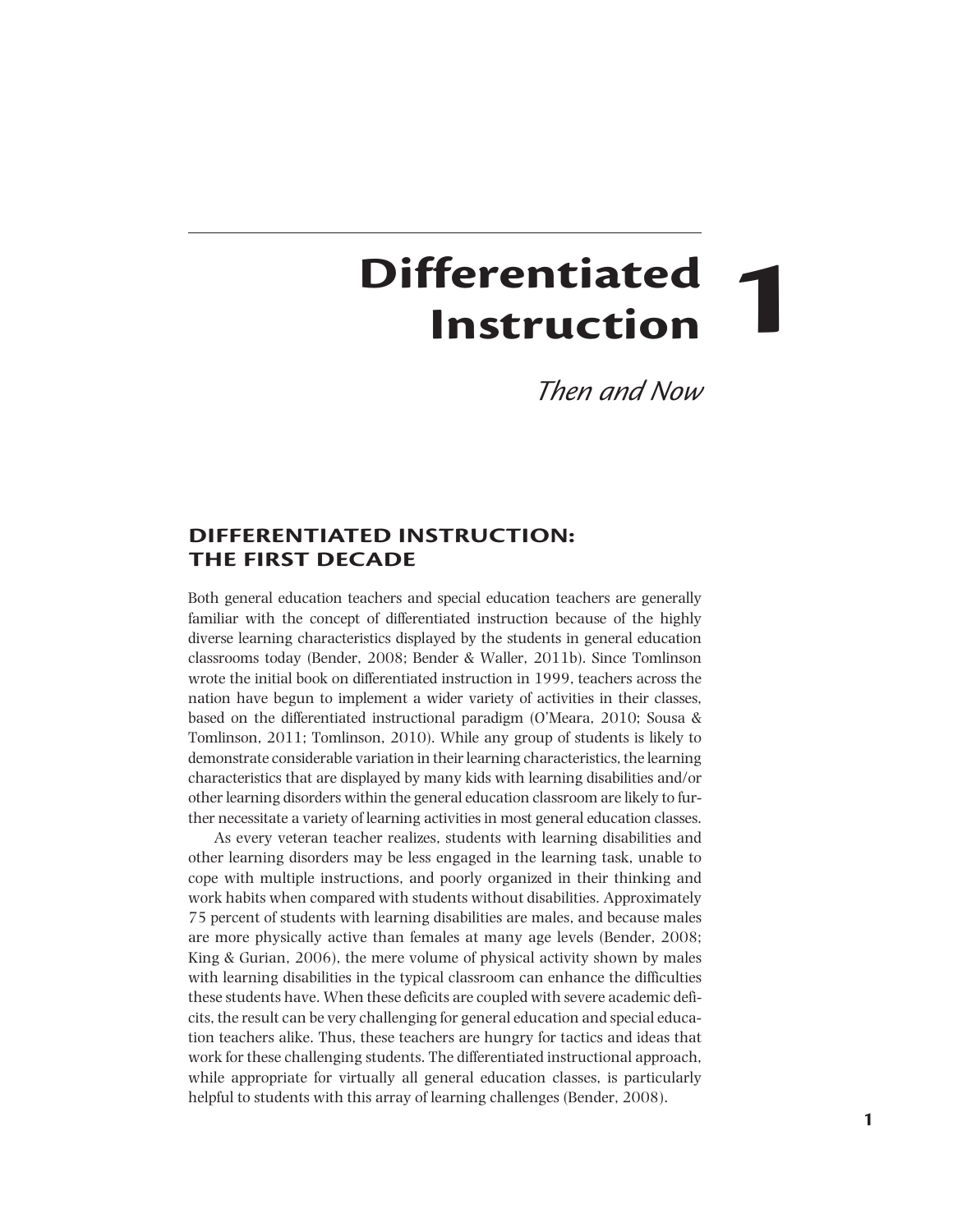# **Origins of Differentiated Instruction**

Differentiated instruction is best conceptualized as a teacher's response to the diverse learning needs of students.

 The concept of differentiated instruction was originally based on the need for teachers to differentiate instruction to meet the needs of diverse learners in the general education class (Chapman & King, 2005; 2003; O'Meara, 2010; Tomlinson, 1999; 2003). This includes students with learning disabilities as well as

a number of other mild and moderate disabilities, since students with mild and moderate disabilities are quite likely to be included in general education classes. Differentiated instruction was and is best conceptualized as a teacher's response to the diverse learning needs of students in the general education classes (Tomlinson, 2010; 1999; Tomlinson & McTighe, 2006).

 Teachers must know the learners in the class, understanding not only such things about each learner as her learning abilities, her academic levels, and her individual learning styles and learning preferences but must also show a concern for each student by tailoring instruction to meet her unique needs. In creating the concept of differentiation, Tomlinson (1999) incorporated a wide range of recent research on how diverse students learn. The concept was primarily founded on Dr. Howard Gardner's concept of multiple intelligences, coupled with the more recent instructional suggestions emerging from the brain-compatible research literature (Gardner, 2006; Goleman. 2006; Moran, Kornhaber, & Gardner, 2006: Sousa & Tomlinson, 2011; Tomlinson, 1999). With this emphasis on diverse learning styles as a backdrop, Tomlinson encouraged teachers to personalize the instructional activities in order to challenge students with a highly interactive, challenging, and interesting curriculum. Teachers were encouraged to consider students' unique learning styles and then differentiate the educational activities presented in the class to provide for those divergent learning styles.

In particular, Tomlinson encouraged differentiation in three areas:

- 1. *Content* (what is learned)
- 2. *Process* (how the content is mastered by the student)
- 3. *Product* (how the learning is observed and evaluated)

 The learning content involves what students are to master and what we want the students to accomplish after instruction (Tomlinson, 1999; Tomlinson, 2010). The academic content that students are expected to master is today delineated in state-approved curricula or (for many states) within the Common Core State Standards (www.commoncorestandards/thestandards). Thus, the content, in many ways, is a "given" in education today and typically cannot be varied a great deal by the teacher. However, the presentation of that content can be varied, and teachers might choose to present content in a variety of forms including modeling the content, rehearsal, choral chanting, movement associated with the content, educational games, or student-developed projects associated with the content. Of course, these variations should be established with specific learners and their needs in mind, and all have been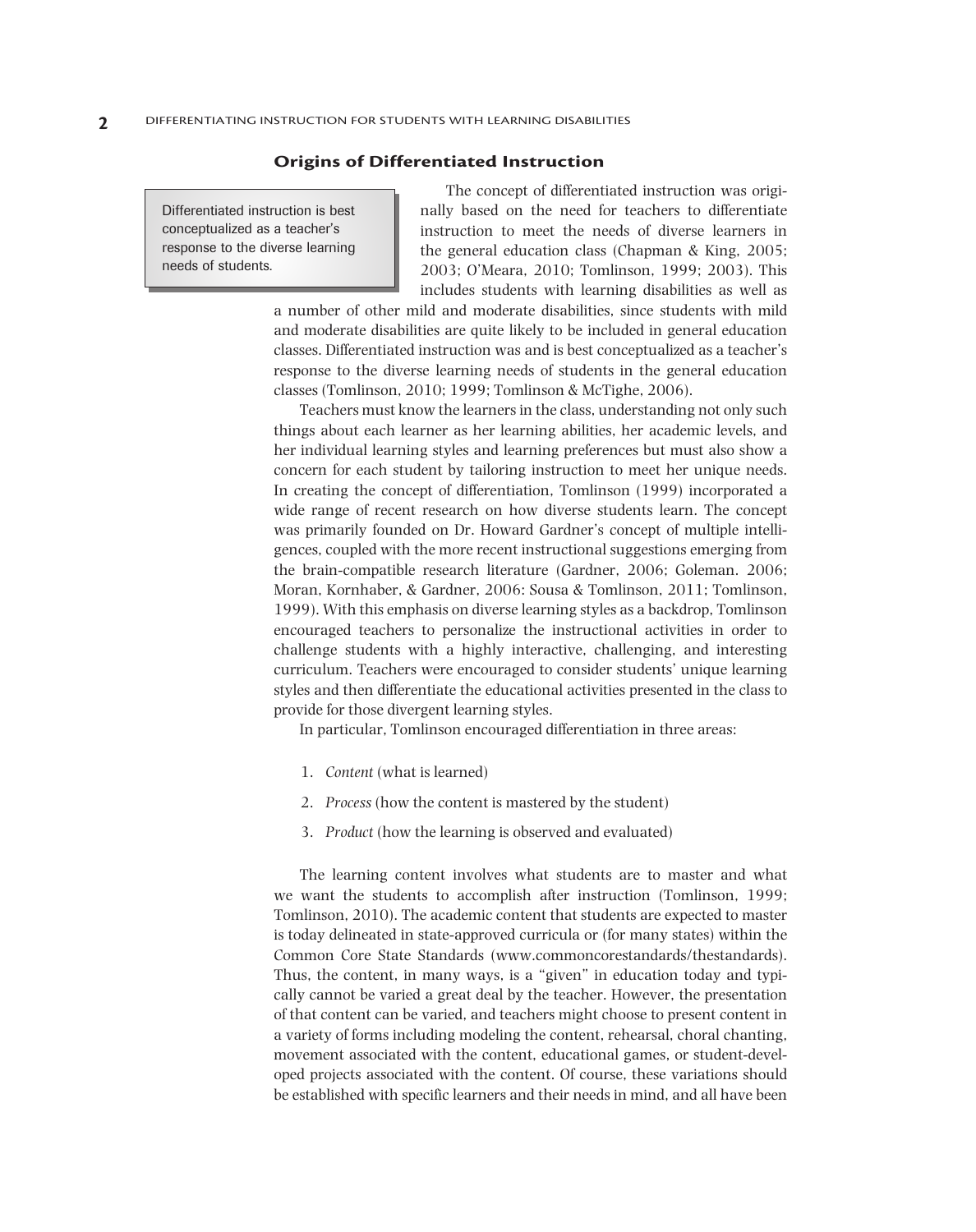discussed in the literature on differentiation (Bender, 2008; Chapman & King, 2003; 2005; Gregory, 2008).

 Differentiated instruction also emphasized the learning process that students must complete in learning the content (Tomlinson, 1999). Of course, different students learn in different ways—some through movement associated with the content, and others through visual aids or graphic organizers, while others learn via outlining (Bender, 2008; 2009a; Sousa & Tomlinson, 2011). In short, the learning process might vary from student to student, so teachers are encouraged to offer a variety of learning options and fit those options to the learning process that best meets the needs of individual students in the class.

 Finally, the learning product is of paramount importance because varied demonstrations of learning allow the teacher to determine the students who have mastered the material and those who may need more time and continued instruction (Tomlinson, 1999). Again, the learning styles of the students in the class should help determine what types of products the teacher may wish to accept as demonstrations of learning. In the differentiated learning classroom, it would not be uncommon for a given unit of instruction to have four or five different types of culminating projects that students may choose in order to demonstrate their knowledge of the topic. Art projects, role-play minidramas for groups of students, library or web-based research, digital media portfolios, multimedia projects, as well as paper-and-pencil projects, written reports, or oral reports, all represent excellent projects that students may complete to demonstrate their knowledge (Bender & Waller, 2011b). The various assessment options associated with differentiated instruction are discussed throughout the text.

 Using this early view of differentiated instruction, teachers have been expected to modify the instruction in these three areas—content, process, and product—in order to address the individual learning needs of all of the students

in the class (Bender, 2008; Tomlinson, 1999; 2010). Furthermore, the teacher's relationship with, and knowledge of, the students in the class was considered the basis for the differentiation, and so the relationship between the teacher and the pupil was and is viewed as critical for effective instruction. Only a solid positive relationship and fairly complete knowledge of the student's abilities, learning styles, and preferences can provide an effective basis for differentiated instruction.

Teachers have been expected to modify the instruction in these three areas—content, process, and product—in order to address the individual learning needs of all of the students in the class.

# **Multiple Intelligences Theory And Differentiated Instruction**

 As noted above, Tomlinson based many of her ideas on the theory of multiple intelligences of Dr. Howard Gardner (2006, 1983; Tomlinson, 1999). In short, Tomlinson described the diverse learning needs of students in terms of the various abilities (which Dr. Gardner referred to as intelligences), so in many ways, the early discussions of differentiation were in the early years, clearly tied to the multiple intelligence theory (e.g., Bender, 2008; Chapman & King, 2005). For that reason, some discussion of the multiple intelligences theory is necessary, in order to understand the early perspectives on differentiated instruction.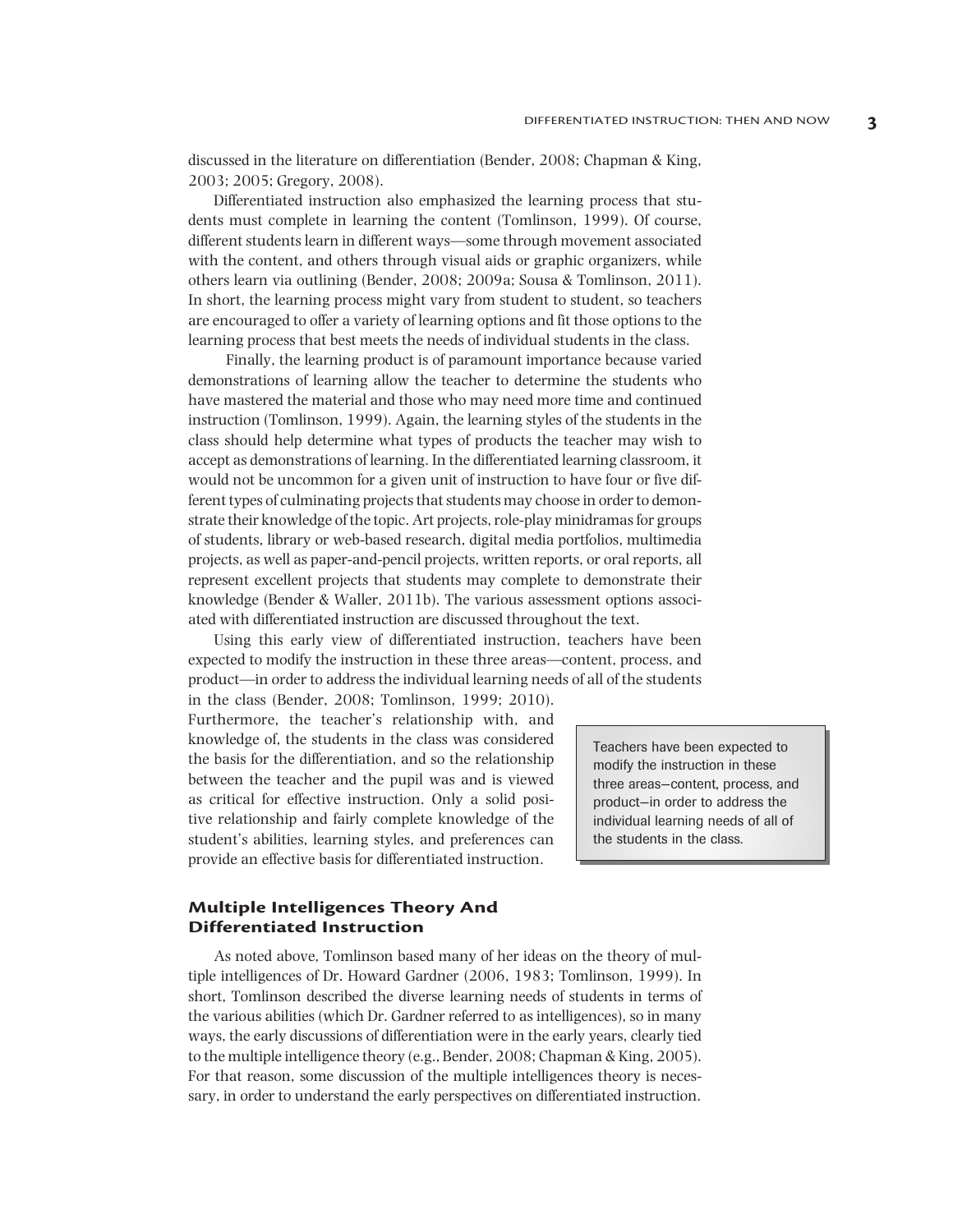Dr. Howard Gardner's work on intelligence in children (Gardner, 2006; Moran et al., 2006) has served a crucial function in education, since his work, and other work on learning styles and learning preferences, has refocused how educators understand student learning. Essentially, Gardner postulated eight different intelligences, which he refers to as relatively independent but interacting cognitive capacities (Gardner, 2006; Moran et al., 2006). The eight intelligences that Dr. Gardner considers confirmed are presented in Box 1.1 below. Dr. Gardner has likewise tentatively identified a ninth intelligence (moral intelligence), but does not, as yet, consider the existence of that intelligence confirmed (Gardner, 2006; Sousa & Tomlinson, 2011).



# **BOX 1.1: GARDNER'S MULTIPLE INTELLIGENCES**

*Verbal-linguistic:* An ability to understand and use spoken and written communications, abstract reasoning, symbolic thinking, and conceptual patterning. Individuals with this strength make excellent poets and attorneys. This intelligence is highly emphasized in schools.

*Logical-mathematical:* Ability to understand and use logic and numeric symbols and operations, recognize patterns, and see connections between separate pieces of information. These individuals tend to excel in math and related fields such as computer programming.

*Musical:* Ability to understand and use such concepts as rhythm, pitch, melody, and harmony. These individuals often are highly sensitive to sounds, and will excel in music composition, but note that this intelligences does not necessarily mean the individual has performing talent in each of these areas.

*Spatial:* Ability to orient and manipulate three-dimensional space. Judgments based on spatial intelligence allow some individuals to shoot a basketball through a hoop 30 feet away with relative ease. These individuals can excel in architecture, mapmaking, and games requiring visualization of objects from differing perspectives.

*Bodily-kinesthetic:* Ability to coordinate physical movement, or use the body to express emotion. Students with this strength often excel in athletics.

*Naturalistic:* The ability to distinguish and categorize objects or phenomena in nature, master taxonomy, or demonstrate extreme sensitivity to nature. The ideal occupation for a person with this strength is zoologist.

*Interpersonal:* An ability to understand, interpret, and interact well with others. Students who seem to "come alive" when working in small-group work represent this type of learner, and the ideal occupation for this person include politics and/or sales.

*Intrapersonal:* The ability to interpret, explain, and use their own thoughts, feelings, preferences, perceptions, and interests. This ability can assist persons in any job, since self-regulation is one component of success in almost every task. These persons succeed in reflective professions (e.g., authors) and entrepreneurship.

*Moral intelligence (the potential ninth intelligence):* An ability to contemplate phenomena or questions from a superordinate, moral perspective, beyond sensory data, such as contemplations of the infinite. This is the more recent of these intelligences described, and there are still questions about the reality of this as a separate intelligence.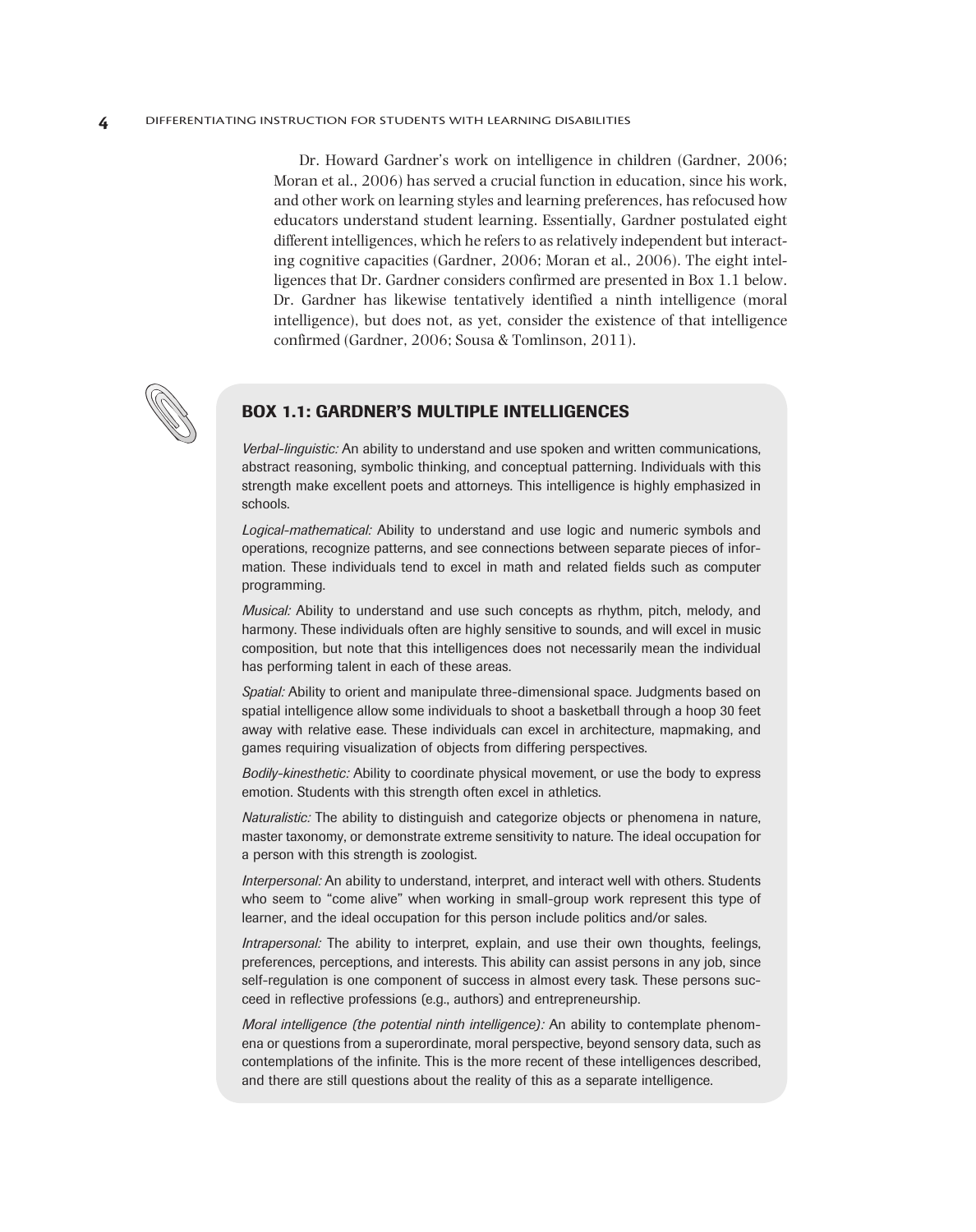As described above, these abilities or intelligences seem to exist in almost everyone to some degree, and almost everyone demonstrates strengths in several different intelligences (Gardner, 1983; Moran et al., 2006). Focusing on these intelligences and planning instructional activities with these in mind will, it is believed, result in a wider array of educational activities in the classroom, and various researchers proposed that teachers should consider these intelligences in planning every lesson (Bender, 2008; Chapman & King, 2005; Moran et al., 2006).

 We should point out that Gardner's work represents one theory of intelligence and that even the existence of these eight (or nine) separate intelligences has not been independently validated (Sousa, 2006, 2010), and various researchers have questioned these intelligences, and/or the relevance of this theory for education (see the discussion by Sousa, 2010). It is fair to assert that

these intelligences are based on Dr. Gardner's expertise and observations, rather than on solid, empirical research. Thus, subsequent research may show that, in reality, only five or six of these nine exist, or that these intelligences are merely behavioral response differences and not actual distinctions in thought processes within the brain. For that reason, some caution is in order here.

Gardner's work represents one theory of intelligence, and even the existence of these eight (or nine) separate intelligences has not been independently validated

 However, even with those cautions in mind, Gardner's work has highlighted several points on which almost all educators agree. First, students do seem to learn in highly diverse ways, and knowledge of these different ways of learning can offer the opportunity for teachers to build instructional activities that involve a number of varied cognitive capabilities. It was in this realm that Tomlinson (1999; 2010) utilized multiple intelligences theory as the basis for advocating increased differentiation in curricular activities.

 Secondly, expanding the range of educational activities in the traditional classroom will, in all likelihood, result in enhanced learning, as students with varied learning styles become more cognitively engaged with the content (King & Gurian, 2006; Marzano, 2010; O'Meara, 2010; Silver & Perini, 2010a; 2010b). For these reasons, many practitioners, including this author, have advocated use of this multiple intelligence construct for educational planning purposes over the years (Bender. 2008, 2009a; Sousa & Tomlinson, 2011).

 In fact, even Gardner and his colleagues have cautioned against "reductionistic" thinking and educational planning based on this theory (Moran et al., 2006). When presented with this theory, some educators immediately began to plan nine different versions of each instructional activity, and this was clearly not Dr. Gardner's intent (Moran et al., 2006). Rather, these capacities must be viewed in terms of relative strengths and weaknesses that interrelate with each other. Some students demonstrate a particularly strong intelligence in one area, whereas others seem to demonstrate strengths in a "cluster" of intelligences, and effective educational planning should generally offer a variety of opportunities to engage with the learning content using a variety of the learning styles.

 Rather than planning nine versions of the same lesson, teachers who wish to address these multiple intelligences are well advised to consider planning in terms of longer units of instruction (Bender, 2008; 2009a). Within a five- or 10-day instructional unit, teachers can provide activities that address the learning styles represented by various intelligences in order to devise an interesting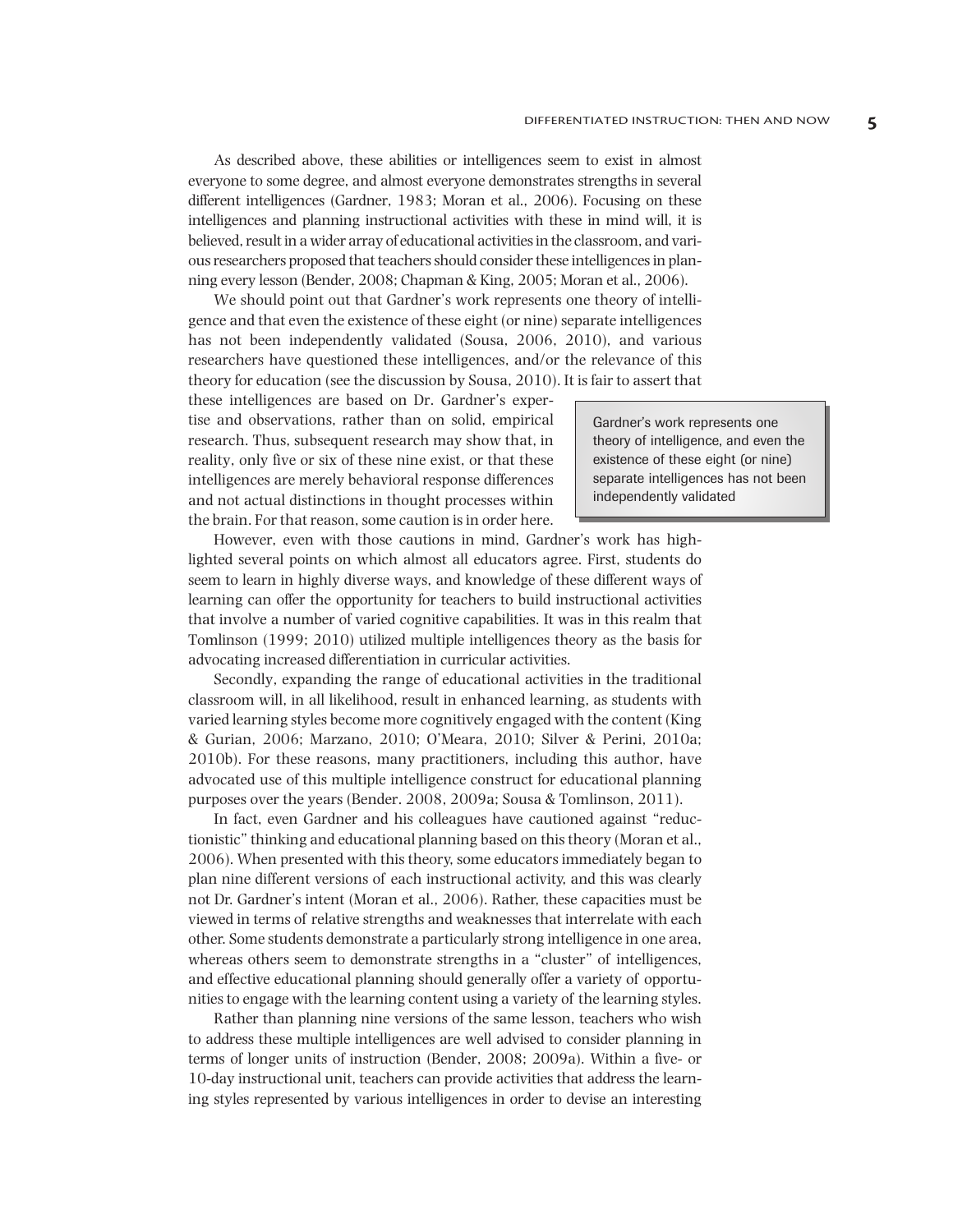array of highly diverse educational activities. Those various activities would then be targeted to the strengths of the different learners in the class. Wiliam (2011) suggested that students be taught about their own learning styles in order to encourage them to challenge themselves in task selection by choosing tasks that may not be particularly congruent with their own learning style. Teaching Tip 1.1 presents a sample of the types of activities that might be used in a middleelementary class in a mathematics unit that would tap strengths in each of these intelligences. In a two-week unit on fractions, teachers should be able to implement each of these instructional ideas as either individual or small-group work.

# *The New Differentiated Instruction*

 With that brief summary of differentiated instruction and multiple intelligences theory in mind, teachers today must realize that there have been a number of shifts in emphasis that impact differentiated instruction teaching practices today (Bender, 2008; O'Meara, 2010; Sousa & Tomlinson, 2011). Further, several factors that are independent of the differentiated instructional concept

## **Teaching Tip 1.1**

#### **Multiple Intelligence Teaching Suggestions for Mathematics**

*Verbal-linguistic:* Write a description of several fractions, and/or draw a picture to illustrate each.

*Logical-mathematical:* Describe and evaluate a recipe, then multiply it by two to serve twice as many people.

*Musical:* Use a chant to learn the steps in reducing fractions, or to memorize multiplication or division math facts. Have students write a "rap" about how to reduce improper fractions.

*Spatial:* Visualize large objects, and mentally divide them into fractional parts. Draw those objects and fractional parts of them.

*Bodily-kinesthetic:* Mount a large circle on the wall, from the floor to approximately head high. Have a student stand in front of the circle and use his or her body to divide the circle into fractions. Standing with hands by one's side, the body divides the circle into halves-head to foot. Holding one's arms out straight to each side divides the circle into fourths and so on.

*Naturalistic:* Explore the core of an apple, cutting it into fractional parts.

*Interpersonal:* Playing musical chairs, discuss the improper fractions in the game (i.e., five persons circling four chairs is the improper fraction of 5/4). Another idea is to have pairs of kids create fractional parts together by cutting up circles/squares.

*Intrapersonal:* Have these introspective children keep a daily journal of each experience in their home lives where they experience fractions (e.g., "I wanted more cake last night, so I ate 1/2 of the part that was left over").

*Moral intelligence:* Have this child reflect on the relationship between one person and the groups to which he or she belongs ("I am 1/22 of this class, and 1/532 of this school, while our class is 22/532 of this school"). Write down these reflections and share them with the class.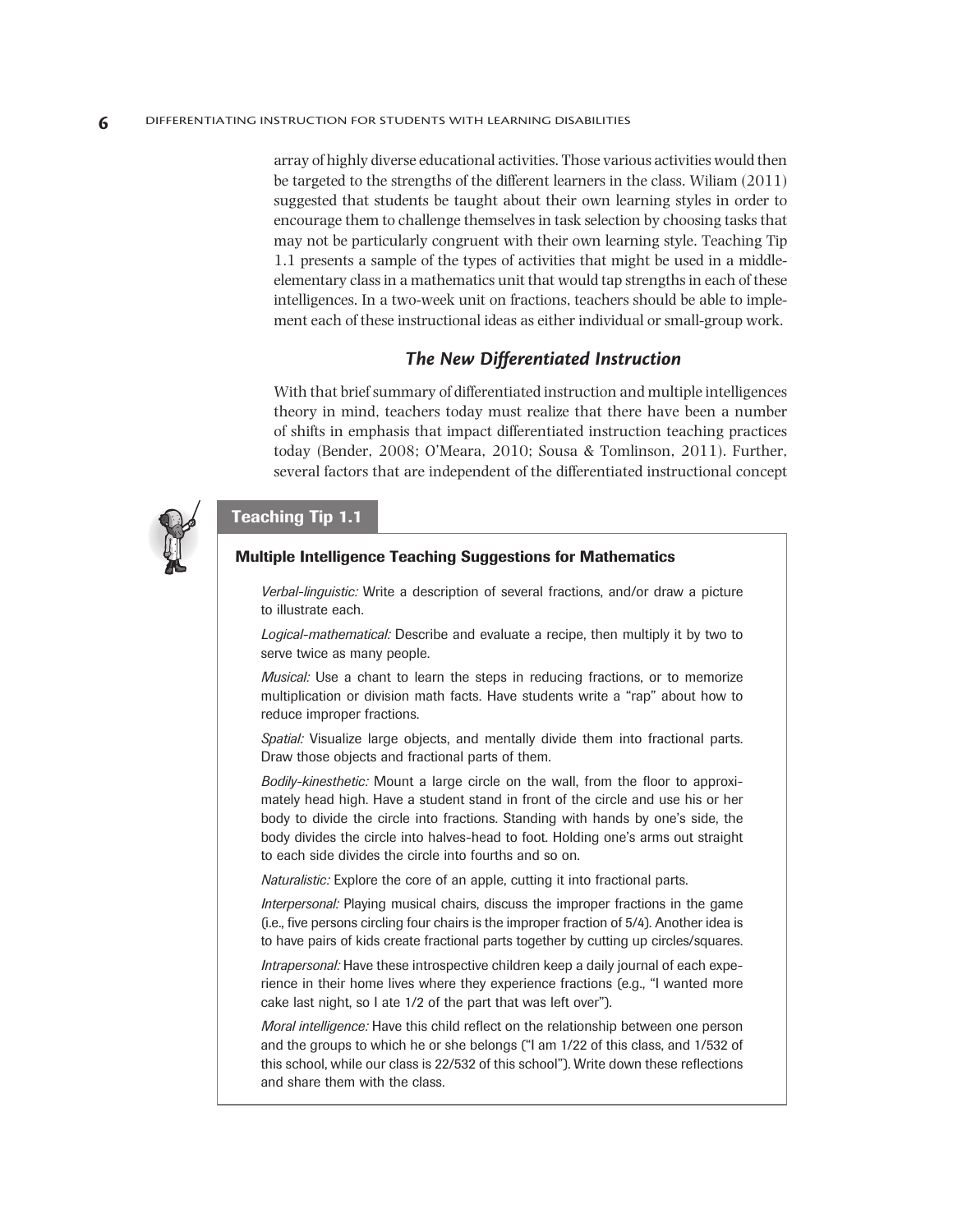have likewise impacted this instructional approach to such a degree that educators today should become aware of these factors, what this author refers to as the new differentiated instruction. This section presents a variety of factors that have impacted the differentiated instructional concept since 1999.

## **Learning Styles, Learning Preferences, or Intelligences?**

 As indicated above, the original differentiated instructional concept was developed, to a considerable degree, with the multiple intelligences theory of Dr. Howard Gardner as the basis (Gardner, 1983; Tomlinson, 1999), and while the multiple intelligences construct has served a critically important function in development of this instructional approach, educators today look to a wider variety of learning styles and learning preferences than are typically presented within multiple intelligences theory (Sousa & Tomlinson, 2011; Tomlinson, 2010; Tomlinson, Brimijoin, & Narvaez, 2008; Wiliam, 2011). Thus, to some extent, the very basis of differentiated instruction, as well as for planning differentiated educational tasks within the classroom, has changed somewhat since 1999 (Bender & Waller, 2011b; Sousa & Tomlinson, 2011; Tomlinson, 2010; Tomlinson et al., 2008).

 For example, in some of the recent books and chapters on differentiated instruction the multiple intelligences theory is not mentioned at all (O'Meara, 2010; Tomlinson, 2010; Tomlinson et al., 2008), while other books include multiple intelligences along with one or more alternative learning style theories or perspectives on intellectual processing (Sousa & Tomlinson, 2011). This seems to indicate a shift toward more diverse perspectives on learning style, and a wider attention to other student variations within the classroom as the basis for forming differentiated instructional groups (Bender & Waller, 2011b; Sousa & Tomlinson, 2011).

 Even the definitions of the terms used in this discussion seem to be somewhat clouded in the literature. In this book, the terms learning style, learning preference, and multiple intelligences are used as if they are roughly synonymous, since most educators, at least in the experience of this author, consider multiple intelligences as one perspective in the broader learning style literature. However, other proponents might advocate against such usage, considering learning styles to be fundamentally different from abilities or intelligences. Learning styles or preferences in some of the literature may, for some, represent choices students tend to make regarding their preferred learning environment (lighter versus darker rooms, or completing only one task at a time versus doing many tasks simultaneously; see Sousa & Tomlinson, 2011). In contrast, the term "intelligences" may be limited to mental processing styles that are relatively independent of the environment, such as the multiple intelligences in Dr. Gardner's original multiple intelligences theory (2006; 1983).

 Further, at least two alternative learning or intelligences approaches are considered as appropriate bases for planning the differentiated lesson. First, Robert Sternberg's (1985) triarchic theory of intelligence suggests that students process information and ideas in one of three ways, analytic, practical, or creative, as described in Box 1.2. This description of three "intelligences" has been specifically highlighted recently as one basis for differentiated instructional planning (Sousa & Tomlinson, 2011).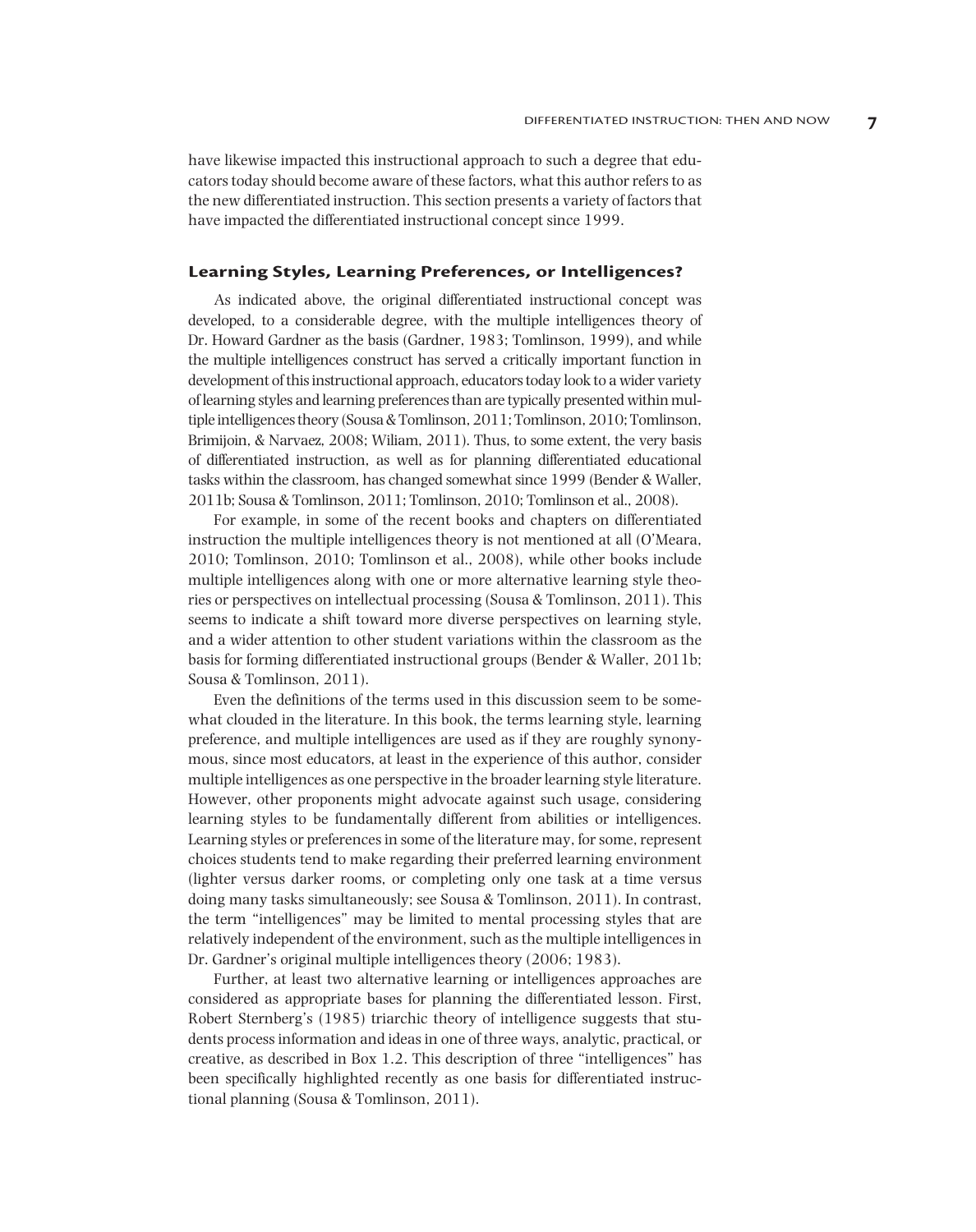

## **BOX 1.2: STERNBERG'S TRIARCHIC THEORY OF INTELLIGENCE**

*Analytic intelligence—*emphasizes "part to whole" thinking and is typically strongly emphasized in many school tasks. A strength in this area aids in delving into the components or specific aspects of a task or concept.

*Practical intelligence*—is sometimes described as contextual understanding and emphasizes how concepts apply in real-world settings. A strength in this intelligence would allow a student to problem solve and apply his understandings in different situations. *Creative intelligences*—this can best be summarized as "out of the box" thinking. Rather than problem solving with an eye to real-world needs, the creative thinker tends to refocus or reenvision the environment such that novel solutions present themselves.



# **BOX 1.3: SILVER, STRONG, AND PERINI'S LEARNING STYLES**

*Mastery style. S*tudents with this learning style proceed in a step-by-step fashion, focusing on practical implications of the content. These students are highly motivated by success, take pride in developing new understandings, and respond well to competitive and challenging learning tasks.

*Understanding style.* Students with this style question the content, analyzing the implications of it and fitting the pieces of a construct together. These students want to make sense of the academic content and respond well to puzzles, games, or discussions of controversy.

*Self-expressive style.* Students with this learning style demonstrate innovative thinking and imagination when undertaking a learning task. They long to be unique in their thinking and original in their approach to any task, seeking understanding that only they have reached. These students respond well to choices in their work and creative assignments.

*Interpersonal style.* Students with this learning style learn best in the social context, exploring their own feelings or the feelings and understandings of others. These students thrive in cooperative learning situations and are highly emotive in sharing their feelings.

 Another conceptualization of students' mental processing styles has been proposed by Silver, Strong, & Perini (2000). These researchers advocated consideration of four learning styles that impact the motivation shown by learners in the classroom, and within that context these authors recommend specific types of instructional tasks for various learners (Silver & Perini, 2010a, 2010b). Box 1.3 presents the four learning styles identified by Silver et al. (2000), and suggestions for the types of learning tasks that might work for various learners.

 While other views of abilities, intelligences, and/or learning styles and preferences that impact learning could well be presented in this context, these several perspectives seem to be capturing most of the attention in various discussions on differentiated instruction. Several things are clear in this literature. First, most educators today believe students learn in a variety of ways, and that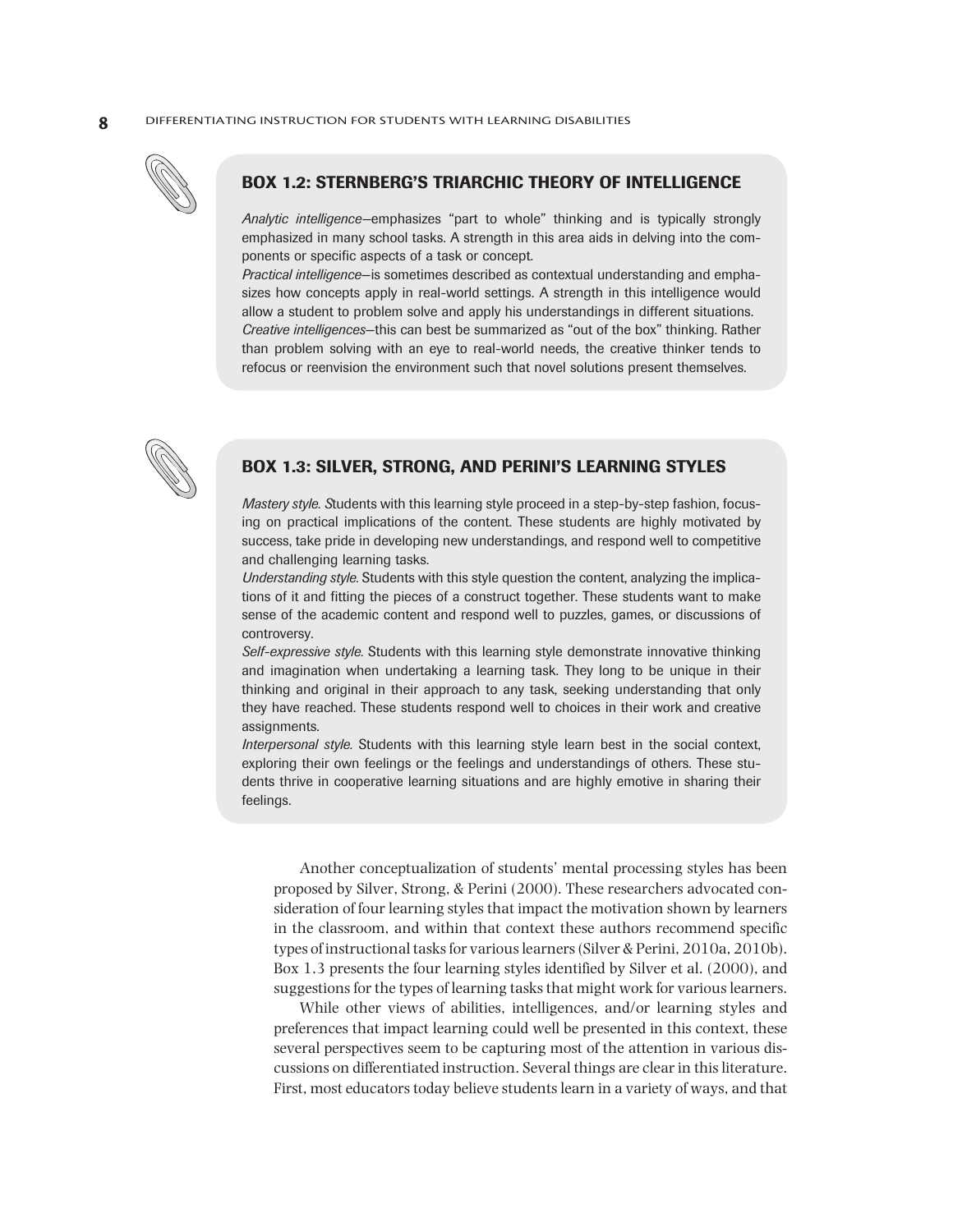attention to these learning styles and preferences will positively impact student engagement with the academic content and ultimately student achievement (Bender, 2008; O'Meara, 2010; Silver & Perini, 2010b; Sternberg, 2006; Sousa, 2010; Tomlinson et al., 2008). Next, educators around the world are today encouraged to implement differentiated instruction in order to provide learning activities that address some of these varied learning styles and preferences. For example, as reported by Berkeley, Bender, Peaster, and Saunders (2009), virtually every RTI plan implemented in the various states stressed differentiated instruction as the cornerstone of general education instruction.

 Thus, discussions of differentiated instruction today focus more broadly on differences in general learning styles and individualized or small-group learning center instruction for either heterogeneous or homogeneous groups based on these learning styles. One might well say that, in contrast to 1999, the differentiated instructional paradigm is now free from dependency on only one theory of intelligence (Sousa & Tomlinson, 2011).

## **Brain Physiology, Learning, and the New Differentiated Instruction**

 In addition to the broadening theoretical basis for differentiated instruction, there are other changes in emphasis within the broader differentiated instructional paradigm. In particular, the work on the physiology of learning process has come to influence the differentiated instructional approach much

more since 1999 (Sousa & Tomlinson, 2011). Of course, much of the work on the physiology and neurochemistry of learning has been undertaken since the original differentiated instructional concept was described by Tomlinson (1999), and this research, both theoretical and practical in nature, has clear implications for differentiating instruction in both reading and mathematics (Bender, 2009a; 2008; Caine & Caine, 2006; Coch, 2010; Devlin, 2010; Shah, 2012; Sousa, 2010; Sousa & Tomlinson, 2011).

 Often referred to as brain-compatible learning, this research is now providing a more solid basis for differentiated instruction than did the multiple intelligences theory in isolation. Thus, a more research-based theory for differentiated instruction is developing, and has been discussed as a more solid scientific basis for differentiated instruction (Sousa & Tomlinson, 2011; Bender &

Waller, 2011a). More information on this brain-compatible research, and the differentiated instructional suggestions stemming from that research, is presented later in this chapter.

 Next, differentiated instruction today is more broadly focused than the original differentiation concept (Tomlinson, 2010; Sousa & Tomlinson, 2011). Initially,

Most educators today believe students learn in a variety of ways, and attention to these learning styles and preferences will positively impact student engagement with the academic content and ultimately student achievement.

Much of the work on the physiology and neurochemistry of learning has been undertaken since the original differentiated instructional concept was described by Tomlinson.

Brain-compatible learning is now providing a more solid basis for differentiated instruction than did the multiple intelligences theory in isolation.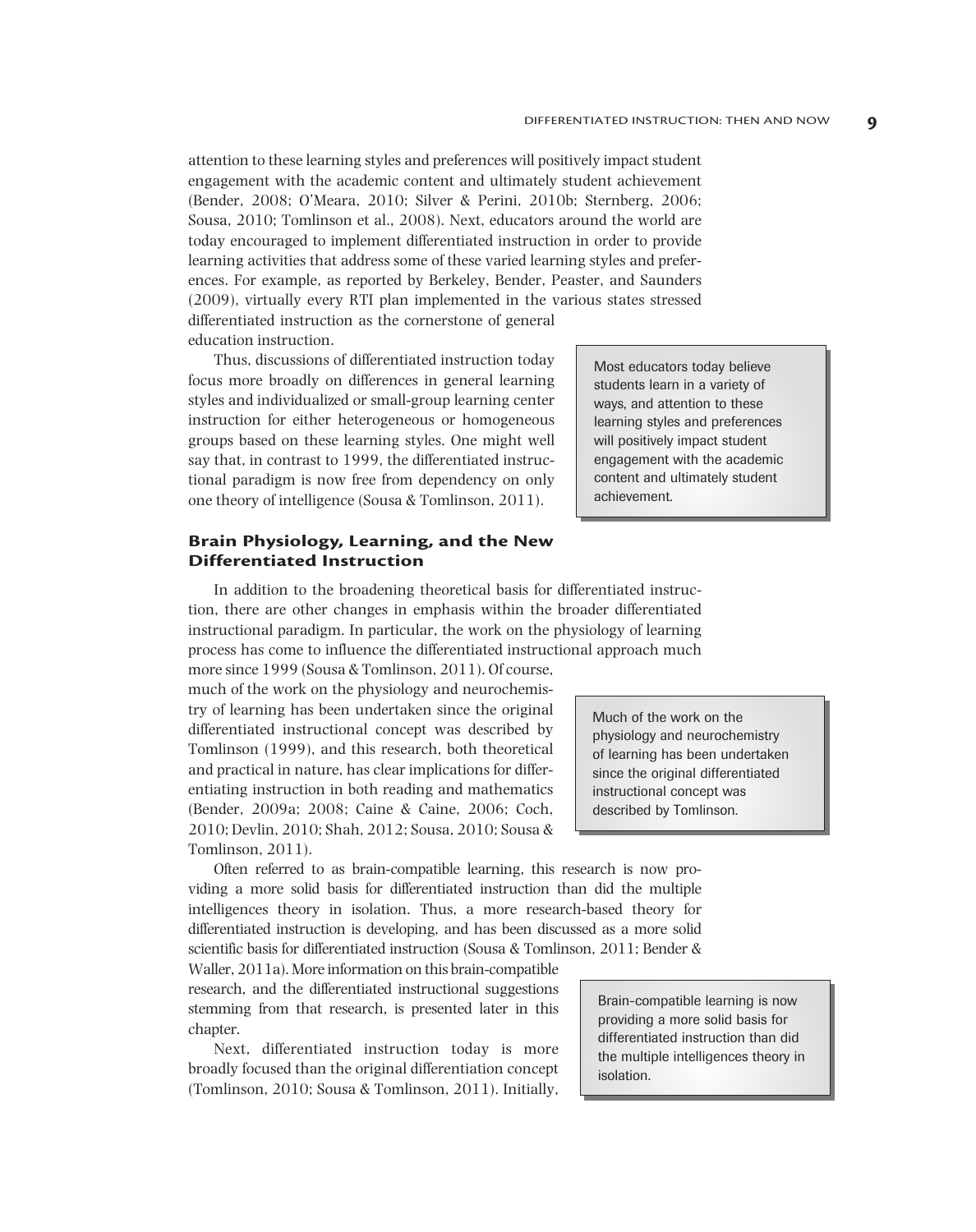differentiated instruction focused on the three areas presented above, differentiated content, process, and product (Tomlinson, 1999), and differentiated instruction groups were based on the various multiple intelligences in order to strengthen student learning. However, today while differentiated instruction still stresses these three ideas, other areas are likewise considered essential for differentiated instruction, including respect for the learner, a powerful, engaging curriculum, flexible groupings for academic tasks based on student interest, student readiness, as well as learning preferences, ongoing assessment and a positive learning environment, attuned to student needs (Sousa & Tomlinson, 2011). As these areas continue to increase, the concept of differentiated instruction continues to broaden over time.

## **Recent Initiatives Impact Differentiated Instruction**

 With these modifications of the original differentiated instructional concept in mind, there are at least two other factors that have impacted differentiated instruction. First, the differentiated instruction concept has been and will be transformed, based on the increasing use of technology in the classroom (Bender & Waller, 2011b). While differentiated instruction has always emphasized consideration of students' learning styles, strengths, and the formation of instruction groups based on those, the increased availability of technology, social networking, and computerized curricula in the classroom today allows for a totally differentiated instructional program.

 In fact, placing students individually in appropriate, engaging, welldesigned computer-based curricula might be envisioned as the epitome of differentiated instruction, since such well-designed curricula do deliver individualized instruction that is highly targeted to students' individual needs and based on their individual academic levels. In many modern computer programs, educators can vary the amount of stimulation that the program delivers to the student during the lesson, thus addressing some of the factors associated with varied learning styles. These might include variations in the way problems are presented (e.g., the amount of color, or noise, or animation used), or the level of instructional assistance provided. Even the timing may be varied in modern computer-based curricula (i.e. the rate of presentation of the questions, etc.).

 All of these possible variations allow educators to tailor the computerbased instructional presentation to students with various learning styles, and thus, this can be considered highly differentiated instruction (Bender & Waller, 2011b). While some computer-based instructional programs have offered many of these variations for at least 25 years, today most programs do, and teachers are becoming adept at using these options to provide differentiated instructional assignments for their students. Thus, computer- and Internetbased instruction today hold much more potential for allowing teachers to differentiate instruction than was the case in 1999.

 However, technology is impacting instruction in many ways today that go far beyond merely effective computer-based instructional programs. Various social networking options (e.g., Facebook, Twitter, or Ning), use of wikis or class blogs for instructional collaborations, and creation of content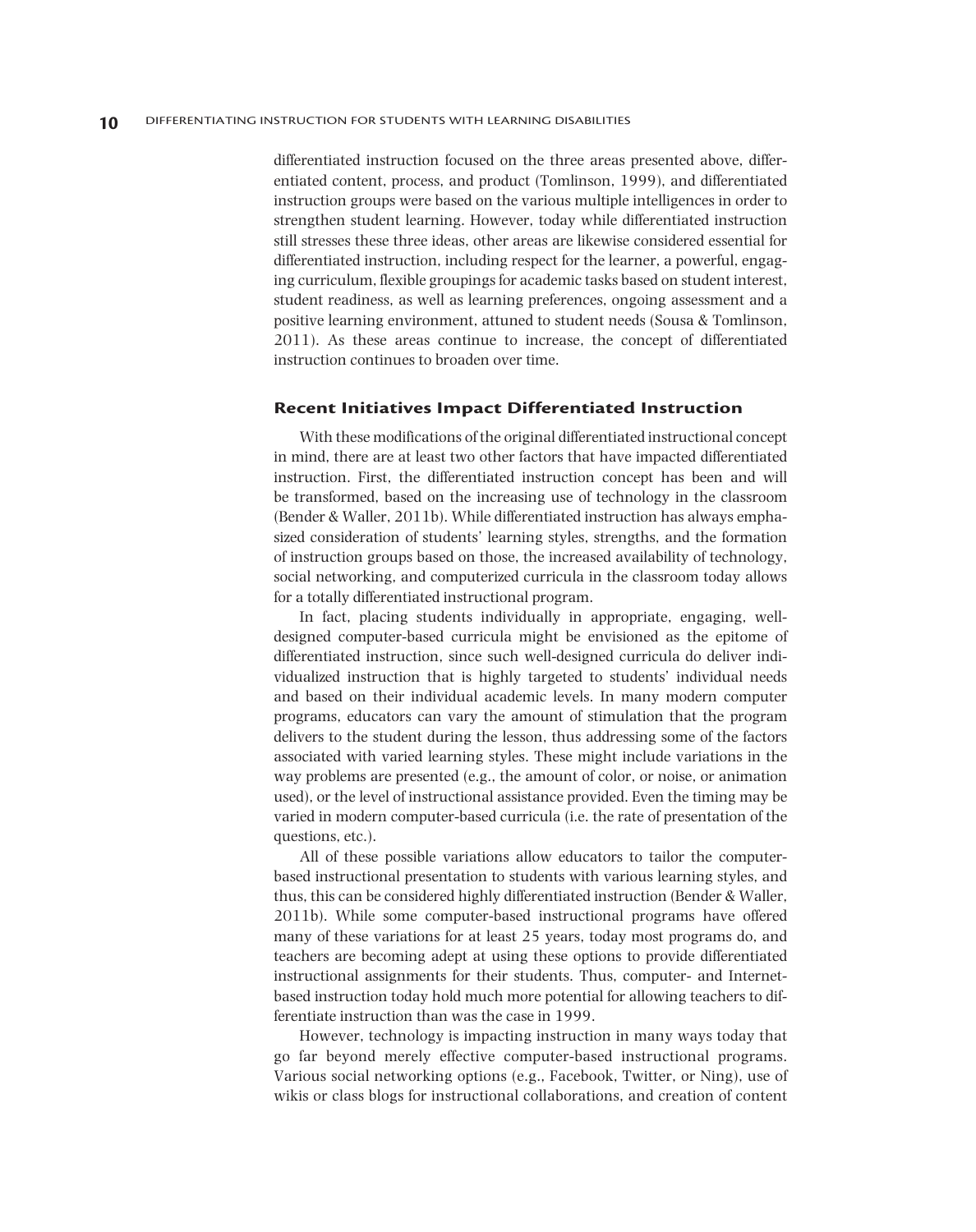offer instructional options that have not, as yet, been conceptualized as methods for differentiating instruction. Indeed, most of the recent books focused on modern instructional technology in the classroom have not mentioned differentiated instruction at all (Ferriter & Garry, 2010; Richardson & Mancabelli, 2011). Clearly this oversight needs to be addressed, as not only can individual

computerized curricula aid in our efforts to differentiate instruction, but more recently developed (and developing) networking technologies can aid the differentiated effort as well, as students choose their role in various learning projects in their effort to create their own learning content (Bender & Waller, 2011a). Students are demonstrating, via their nonschool behaviors, that they love social networking, and as educators grow in our understanding of how these social networking tools may be used in education, many opportunities for increased differentiation of instruction are likely to result. The impact of technologies for teaching on differentiation is presented in more detail in Chapter 3.

 Another instructional innovation that has transformed and continues to transform education today is the response to intervention initiative (RTI). RTI represents a mandate to deliver multi-tiered levels of supplemental instruction for students in the classroom, in order to assure that students' instructional needs are met with the exact level of instructional intensity necessary to assure their success (Bender, 2009b; Bender & Crane, 2010; Bender & Shores, 2007). Of course, the provision of supplemental, intensive instruction is much less necessary if a wider variety of instruction needs are met within the general education classroom. That is why, in many states, the differentiated instructional paradigm was "written into" or required by the various state plans as the basis for all Tier 1 instruction within the RTI initiative (Berkeley et al., 2009). More detail on the impact of RTI on differentiated instruction for students with learning disabilities is presented in the assessment chapter, Chapter 4.

 Finally, the implementation of Common Core State Standards in education by the 46 states that have chosen to participate in the Common Core is likely to impact how teachers differentiate instruction in their classes. For this reason, a brief introduction to the Common Core State Standards and the issues surrounding them is presented below.

## **Conclusion: The New Differentiated Instruction**

 These factors, taken together, have resulted in a new understanding of differentiated instruction. The increased emphasis on the physiology of learning using modern instructional technologies for teaching implementation of Common Core State Standards and differentiation within the RTI paradigm—a paradigm that is driving education today—have all merged to create a new differentiated instructional paradigm, and in this instance, the whole is greater than the sum of the parts (Bender & Waller, 2011a). That is, each of these instructional innovations has become transformed by interaction with these other factors, and the resulting educational procedures currently evolving do not greatly resemble traditional educational practices.

Most of the recent books focused on modern instructional technology in the classroom have not mentioned differentiated instruction at all.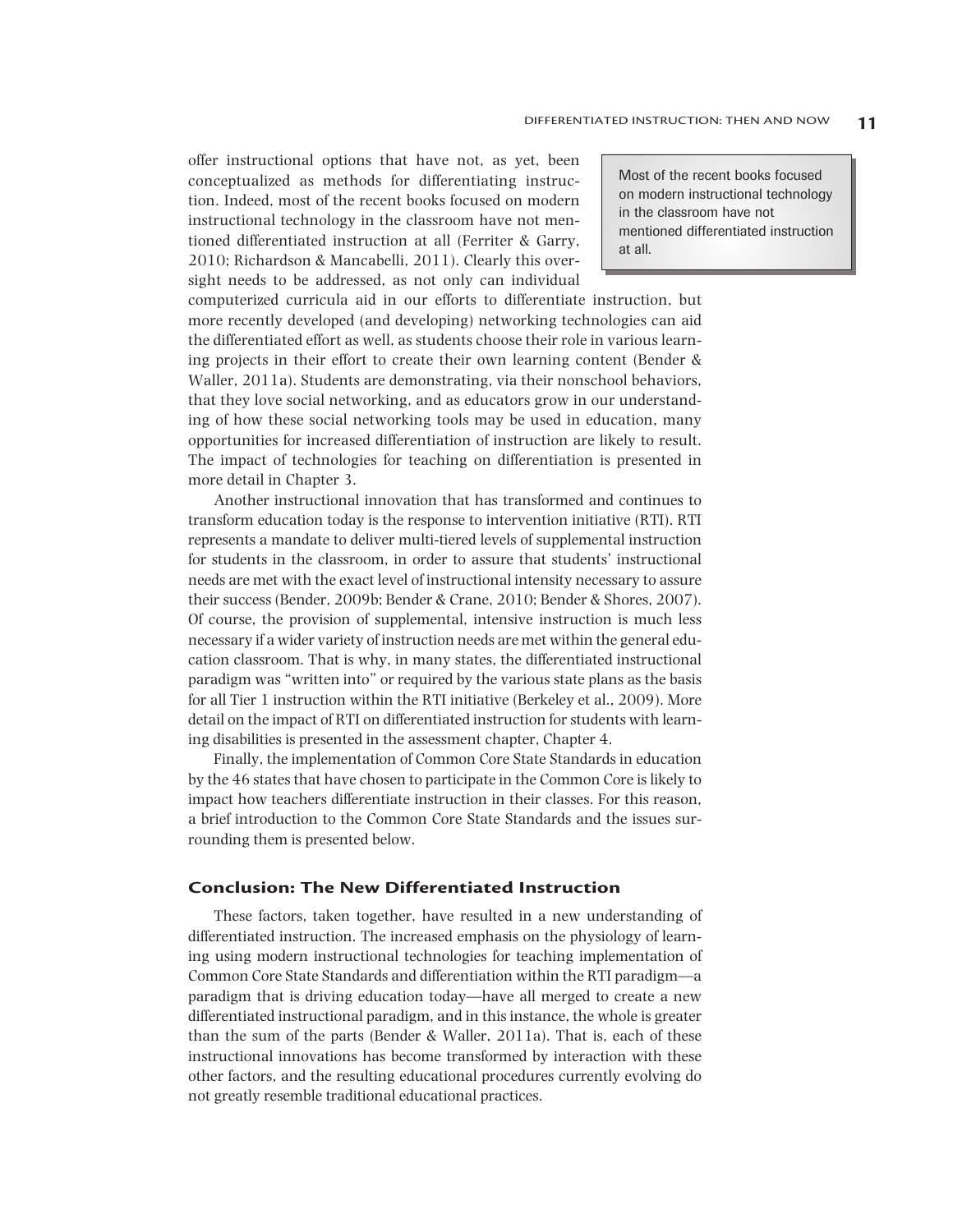# **COMMON CORE STATE STANDARDS AND DIFFERENTIATION**

The Common Core State Standards promise to significantly impact how instruction is undertaken over the next decade.

 By 2012, 45 states had decided to adopt the Common Core State Standards (Toppo, 2012). Only Texas, Alaska, Nebraska, Minnesota, and Virginia have not adopted these standards, meaning that most teachers will be working within the context of the common core standards. Clearly the Common Core State Standards promise to significantly impact differentiated instruc-

tion over the next decade, so some understanding of those standards is essential for determining how teachers might differentiate their instruction.

 The Common Core State Standards were developed by the National Governors Association Center for Best Practices and the Council of Chief State School Officers in collaboration with teachers, school administrators, and curriculum experts in order to provide a clear and consistent framework to prepare our children for higher education and/or the workforce (see http://www .corestandards.org/the-standards).

 Initially, standards were developed by expert teams, and input was solicited from many sources including various teacher organizations, higher education educators, civil rights groups, and advocates for students with disabilities. Following the initial round of feedback, the draft standards were opened for public comment, and nearly 10,000 responses were considered in preparing the final standards. The standards in reading and mathematics were finalized and initially released in 2010. These standards represent, in participating states, the instructional content that students are expected to learn. Further, the standards are intended to provide appropriate benchmarks for all students, regardless of where they live. They are described by the developing agency as clear and consistent, rigorous with an emphasis on higher-order skills, and evidence based.

 Because these standards are intended to represent a common core for instruction across states, in some cases there is little difference between the current state standards in reading and/or mathematics and the Common Core standards. For example, the Common Core standards still call for fluency in addition and subtraction by the end of Grade 3, and that is quite common in many existing state standards (Wurman & Wilson, 2012). In that sense, implementation of these standards may be more involved in some states than in others.

 Still, implementation activities involving the Common Core are ongoing, and as of Spring 2012, various organizations have partnered together for curriculum development and professional development activities. For example, in May 2012, Universities and school districts from 30 states have partnered together to foster implementation of the Common Core State Standards for Mathematics, though the scope of this partnership has yet to be determined (Sawchuk, 2012).

 In addition to the Common Core State Standards, and the Standards for Mathematical Practice, two different teams at the national level are developing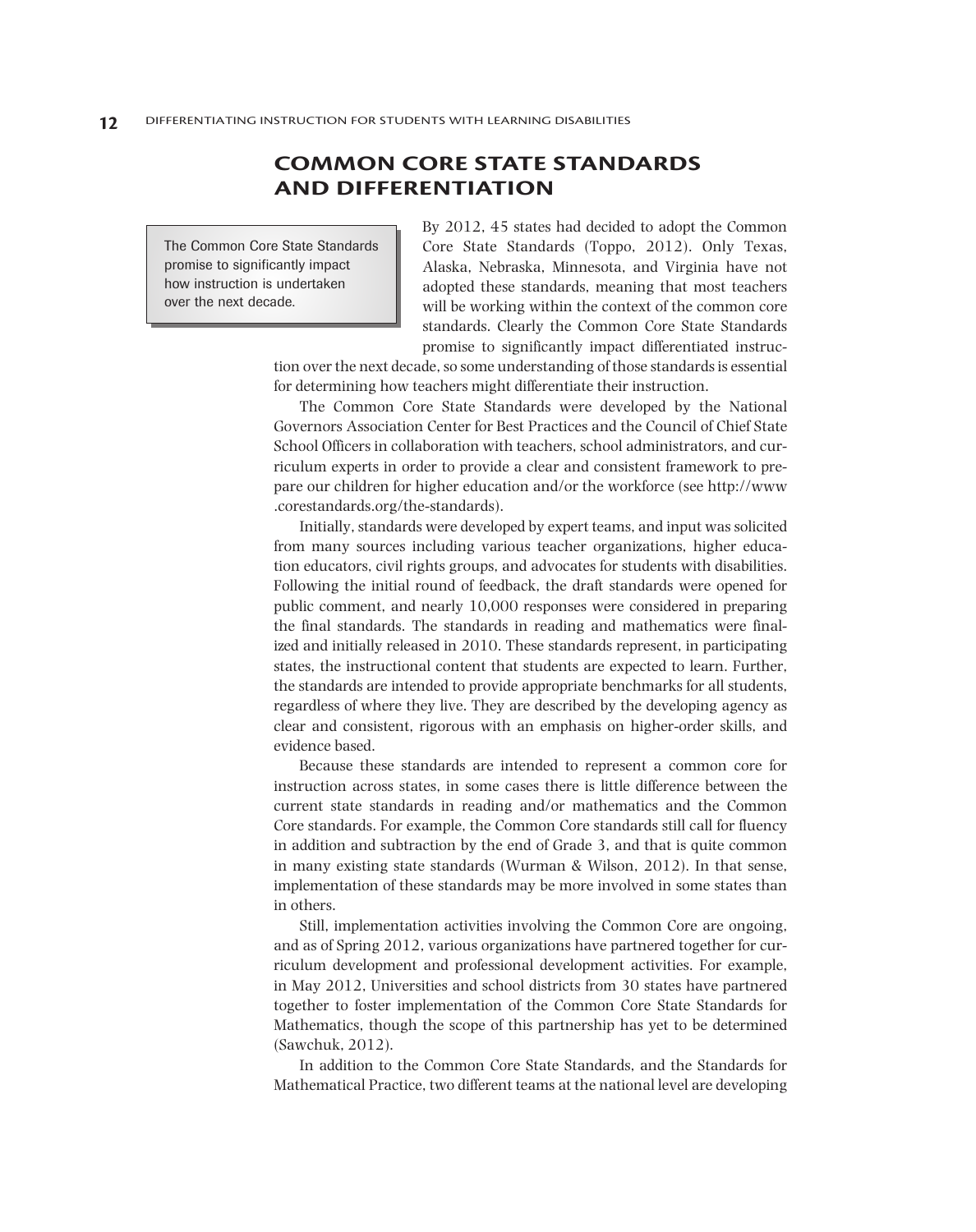common assessments for the Common Core State Standards for Mathematics and for English Language Arts (Shaughnessy, 2011). Once these different assessment frameworks are developed, it is anticipated that all participating states will choose which framework to implement in addition to their Common Core instruction. While that work is ongoing as of 2012, the implementation of these Common Core assessments in reading and mathematics is currently scheduled for 2014. Information on these assessments in mathematics is presented at the website of the National Council of Teachers of Mathematics (http:// www.nctm.org/uploadedFiles/Research\_News\_and\_Advocacy/Summing\_ Up/Articles/2011/AchieveCOMAPPARCC(1).pdf#search=%22Common Core Assessment Plans%22). As this discussion indicates, much work is ongoing as of 2012 in reading and mathematics instruction, and this will impact how teachers deliver differentiated instruction in their classes for the next decade.

 As this indicates, a major national effort is under way to implement the Common Core State Standards. While most educators are supportive of the Common Core State Standards, there are many who have raised concerns about the Common Core standards, even prior to the implementation date of 2014 (Loveless, 2012; Tucker, 2012; Ujifusa, 2012; Wurman & Wilson, 2012). In early 2012, Tom Loveless published a report, "How Well Are American Students Learning?" as one of the Brown Center's Reports on American Education, published by the Brookings Institution (http://www .brokings.edu/reports/2012/0216\_brown\_education\_loveless.aspx).

 That Brown Center report that was largely critical of the idea that setting rigorous academic standards enhances academic achievement, though that conclusion was based on academic achievement data related to previous state standards in various states rather than the Common Core standards themselves, as the Common Core State Standards have yet to be implemented, as of 2012. Still, that conclusion ignited a firestorm among educational leaders (Hess, 2012; Loveless, 2012; Tucker, 2012). Specifically, Loveless (2012) argued that adoption of earlier state standards was not related to achievement scores on the National Assessment of Educational Progress from 2003 through 2009. Further, he concluded that there was little evidence that setting standards can close achievement gaps between groups (Loveless, 2012).

 Independent of the debate on the impact of the Common Core on student achievement, other concerns with these standards have arisen, and several advocacy groups in education have gone on record as opposing these standards (Ujifusa, 2012). The Common Core State Standards were intended to be more simple and streamlined than the standards adopted by the individual states previously while demanding increased performance, but some have suggested that standards in mathematics for many states (e.g., California and Minnesota), were more rigorous than the Common Core State Standards (Wurman & Wilson, 2012). Clearly, this critique, if true, would defeat the purpose of the entire Common Core standards effort, and needless to say, this major national effort is likely to cost millions of dollars across the nation.

 In conclusion, it is not yet known how effective the implementation of the Common Core State Standards will be over the next decade. However, all teachers in participating states can anticipate extensive involvement with these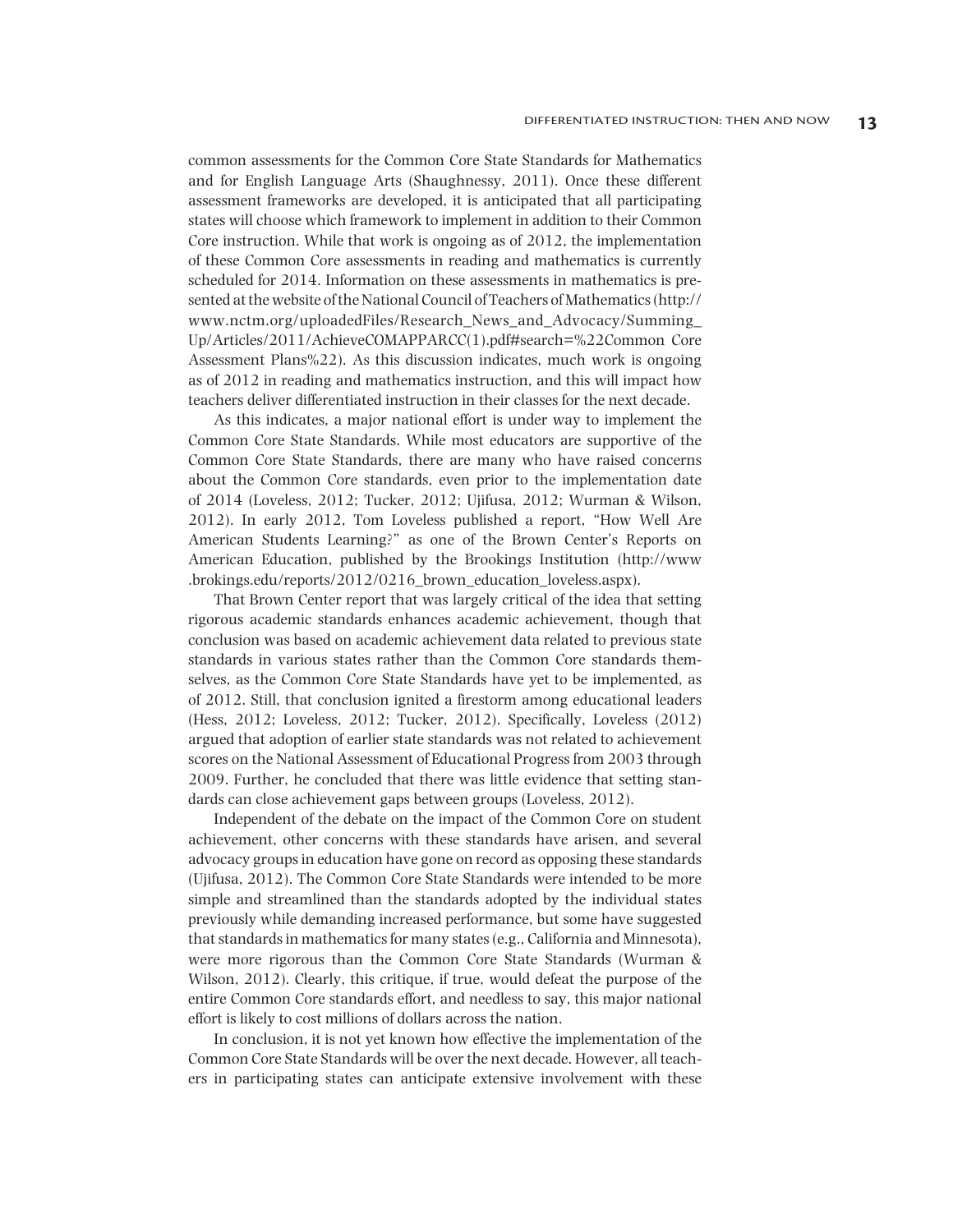standards, and thus, this will impact teacher's efforts to differentiate instruction. Thus, any description of differentiated instruction must be framed in the context of the Common Core State Standards in reading and mathematics.

# **BRAIN-COMPATIBLE INSTRUCTION IN THE DIFFERENTIATED CLASSROOM**

 As indicated previously, the emerging research on brain functioning has provided a solid foundation for differentiated instruction since the concept was introduced in 1999 (Bender, 2009a; Bender & Waller, 2011b; Shah, 2012; Sousa & Tomlinson, 2011). While related in a general way to the concept of multiple intelligences, the literature on brain-compatible instruction is much more solidly grounded in the neurosciences (Caine & Caine, 2006; Shah, 2012; Simos et al., 2007; Sousa. 2006, 2010). However, like multiple intelligences, the instructional ideas stemming from the neurosciences provided Tomlinson (1999) with another foundation for differentiated instruction (Sousa & Tomlinson, 2011).

 Brain-compatible instruction has emerged since 1990, primarily based on improvements in the medical sciences (Caine & Caine, 2006; Shah, 2012; Simos et al., 2007; Sousa, 2010). In fact, much of our increasing understanding of the human brain has come from the development of the functional magnetic resonance imaging techniques (a technique that is sometimes represented in the literature as the fMRI). This is a non-radiological technique—and thus a relatively safe brain-scanning technique—that has allowed scientists to study the performance of human brains while the subjects concentrated on different types of learning tasks. The fMRI measures the brain's use of oxygen and sugar during the thinking process, and, from that information, physicians can determine which brain areas are most active during various types of educational tasks (Sousa, 1999). For example, specialists have now identified brain regions that are specifically associated with various learning activities such as language, reading, math, motor learning, music appreciation, or verbal response to questions in a classroom discussion (Sousa, 2006, 2010).

 Caine and Caine (2006), two leaders in the field of brain-compatible instruction, refer to learning in terms of *cognits*, which are defined as organized configurations of brain cells that activate together and result in a unified thought. These may range from simple cognits, which represent a single fact, to much more involved cognits that might be activated to handle more complex information. From this perspective, the teacher's role is to provide instructional experiences that are rich in learning potential and thus develop more and/or increasingly complex cognits.

 For example, having a student complete a written problem involving the addition of negative 2 plus positive 3 activates a number of different cognits within the brain, and thus can result in learning. However, having that same student "walk through" the same addition problems using a number line of positive and negative integers on the floor activates many more cognits within the brain, and thus results in higher impact learning—both increased understanding and enhanced memory. Further, Caine and Caine (2006) have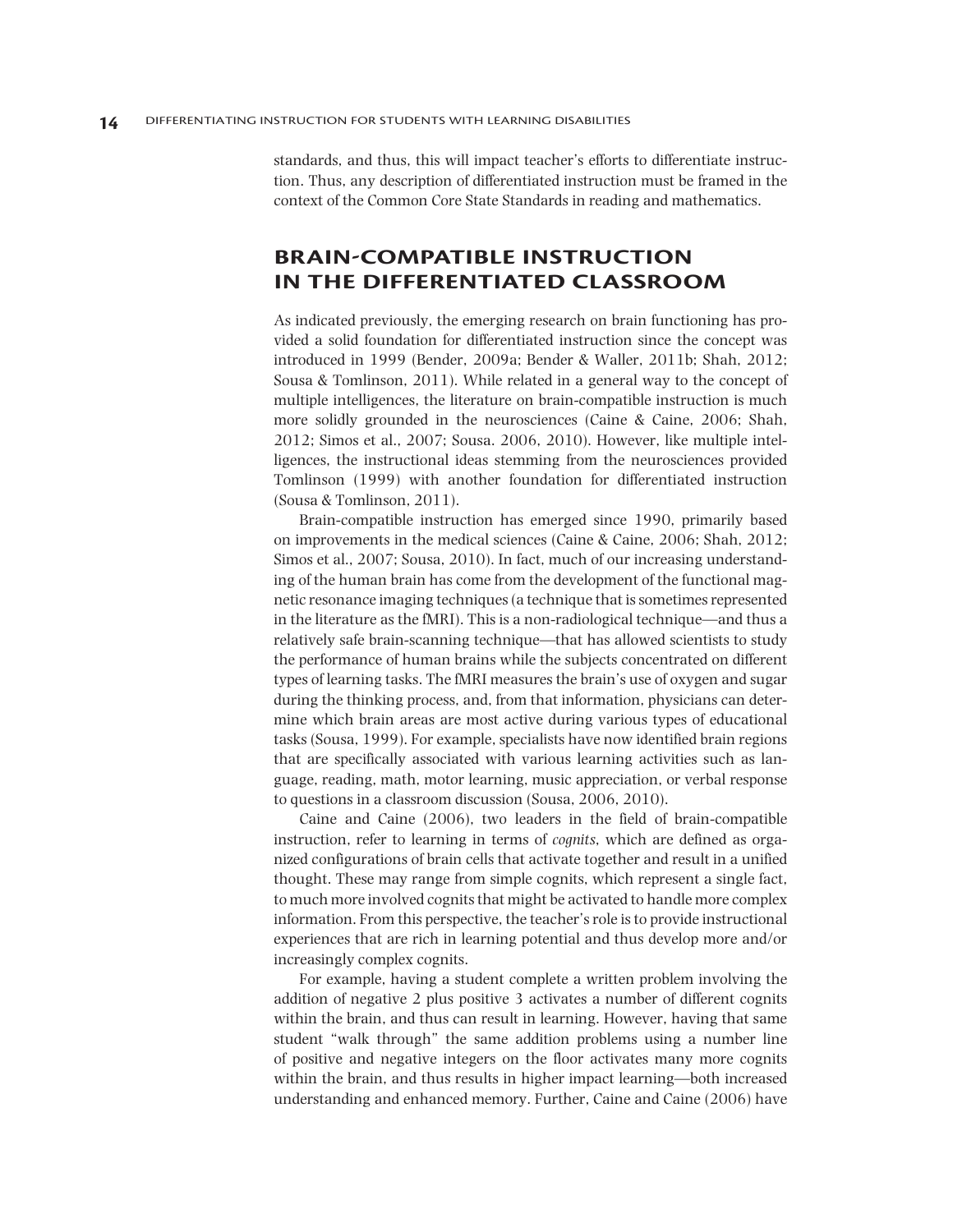specified the types of high impact activities students should engage in when presented with new material in the class. Students should

- undergo sensory and emotional experiences tied to the content, because sensory and emotional tags associated with content learning enhances memory;
- make associations with previous knowledge and their own experiences;
- articulate questions and develop a focus that leads to planning their activities on the content;
- perform some movement or action related to understanding the content or produce some product associated with it; and
- be challenged with high quality curricula that are minutely more challenging than tasks the student is known to perform independently.

# **GENERAL CONCLUSIONS FOR BRAIN-COMPATIBLE TEACHING**

 Thus, the neurosciences are now providing some general information that will inform instructional practices in the differentiated class (Bender, 2009a; Doidge, 2007; Merzenich, 2001; Shah, 2012). First, studies are now under way using the fMRI technology to attempt to predict which kindergarten students might experience reading difficulties in later school years (Shah, 2012). This diagnostic application of neurosciences may provide information that allows educators to intervene earlier in the education process for those students. Also, several actual curricula have been developed using the emerging insights from the neurosciences (Doidge, 2007; Shah, 2012). Thus, both the diagnostic process and educational interventions for the differentiated classroom are now based, in part, on this emerging area of science.

 Some authors have even presented syntheses on what this brain-compatible research may mean in the classroom, and while there is little consensus, several tentative conclusions have emerged. First, engaging our students' brains in active, deep thought on the content is critical for higher level conceptual learning (Bender, 2008; Doidge, 2007; Merzenich, Tallal, Peterson, Miller, & Jenkins, 1999; Merzenich, 2001; Shah, 2012). While many different

proponents have provided instructional guidelines, the key is to engage students' brains with critical content in a fashion that stimulates maximum brain involvement. Teaching strategies and activities that engage brains in that fashion seem to enhance student achievement overall (Doidge, 2007; Merzenich et al., 1999; Merzenich, 2001; Shah, 2012; Silver & Perini, 2010a; Sternberg, 2006; Tate, 2005), since they are more likely to lead to long-term retention, than more traditional instructional techniques.

The key to teaching is to engage students' brains with critical content in a fashion that stimulates maximum brain involvement, and teaching strategies and activities that engage brains more enhance student achievement overall.

 Next, extensive cognitive engagement with the critical content in an instructional unit may be more critical in learning than "content coverage" for overall mastery of the content (Bender & Waller, 2011b; Shah, 2012).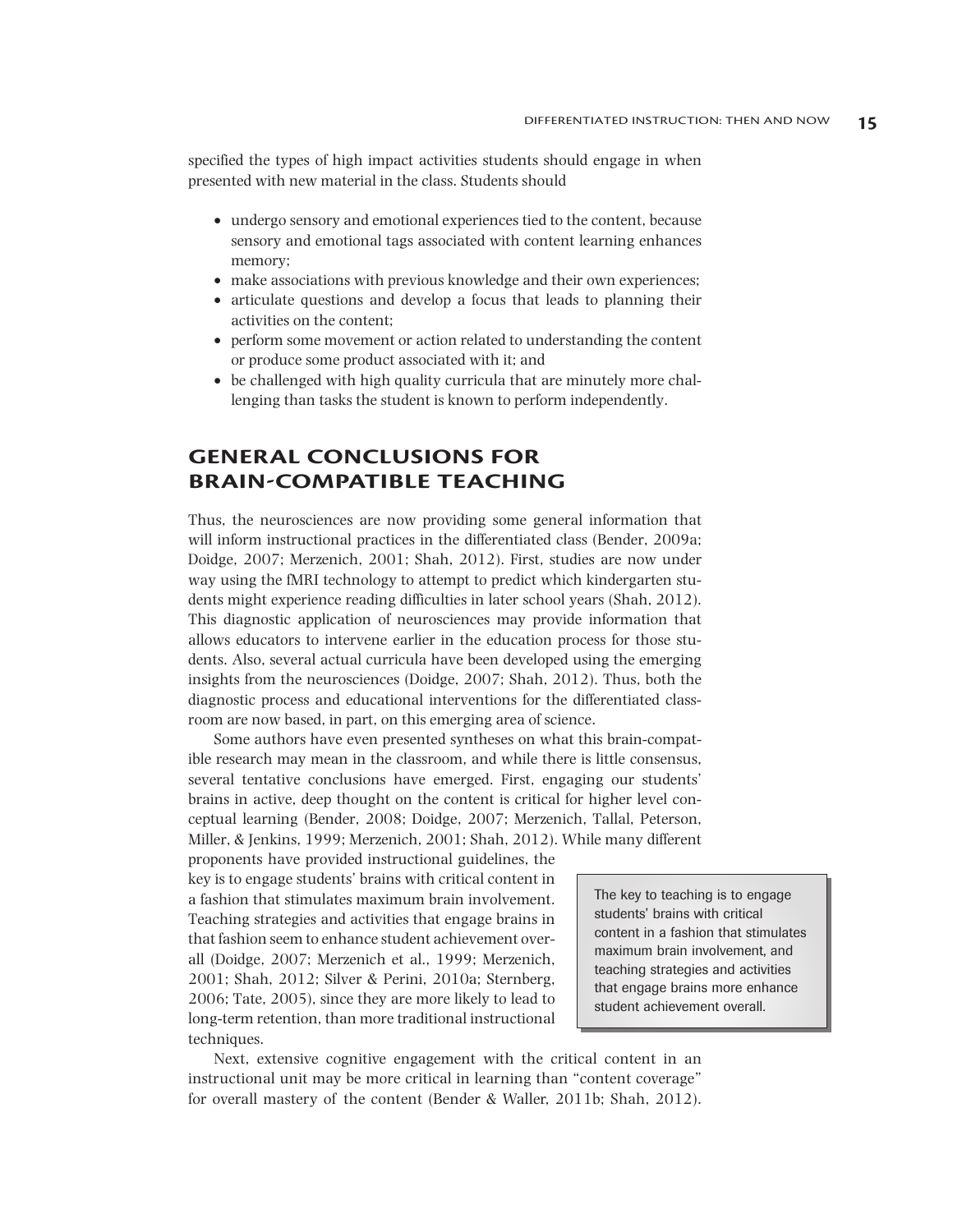Therefore the idea of "teaching less content, but teaching it more thoroughly" is a sound teaching principle across the public school grades (Fogarty & Pate, 2010).

 Next, effective teaching involves creating exciting, innovative differentiated learning activities that will actively engage today's students with the learning content in a rich, meaningful, highly involved manner (Bender, 2008; 2009a; Doidge, 2007; Shah, 2012; Tomlinson & McTighe, 2006). Today's students expect and respond to nothing less than the stimulation they have grown used to in today's digital, media rich, highly interactive and technological world, and teachers must structure their instruction to approximate that modern world, in order to reach students today. Thus, using brain-compatible teaching ideas, coupled with modern technologies to engage our students is now critical. Teachers must create differentiated learning activities that emulate the high tech world of our students, and on that basis instruction is much more likely to be more effective (Bender & Waller, 2011a, 2011b; Gregory, 2008).

 Next, to the degree possible, teachers should create "authentic" learning environments in which students actually "experience" the content and/or produce the content, rather than merely read about it, discuss it, or study it (Larmer, Ross, & Mergendoller, 2009). Interactive activities such as creation of podcasts, Internet searches, and group projects based on web-based collaborative development tools are likely to enhance learning much more than traditional "read, discuss, and test" instruction. Such "experiential learning" will result in deeper understanding and longer-term learning of the content in question (Sternberg, 2006).

### **Recent Discoveries on Learning**

 While this single text cannot present the exciting array of recent findings from the neurosciences, several additional discoveries bear directly on discussions of the ways students experience learning in the classroom. First, within the last several years, a set of neurons commonly called "mirror neurons" have been identified within the human brain (Goleman, 2006; Sousa. 2006). These neurons allow human beings to create internal, mental simulations of what is going on in the minds or emotions of other people in their environment. Thus, when two people interact, their minds are actually influencing each other (Goleman, 2006), and they are likely to increasingly reflect each other's moods and emotions. In fact, they are quite likely to begin to "match" each other on such things as voice volume, voice tone, emotional intensity, or even facial expression and body language, depending on the degree and level of intensity of the interaction. Thus, when teachers or students are unhappy in the context of an educational activity, the other students in the class are somewhat predisposed to reflect that in their own moods, emotions, and possibly even their actions (Sousa, 2006, 2010).

 Next, brains perform at their best when they are highly motivated and involved and experiencing "manageable" stress (Goleman, 2006). Should a student experience too much stress (e.g., when presented with a math problem he or she cannot do and is expected to perform that problem on the dry-erase board in front of the whole class), energy is shunted into the emotional centers of the brain, and the cerebrum or "cognitive area" of the brain actually demonstrates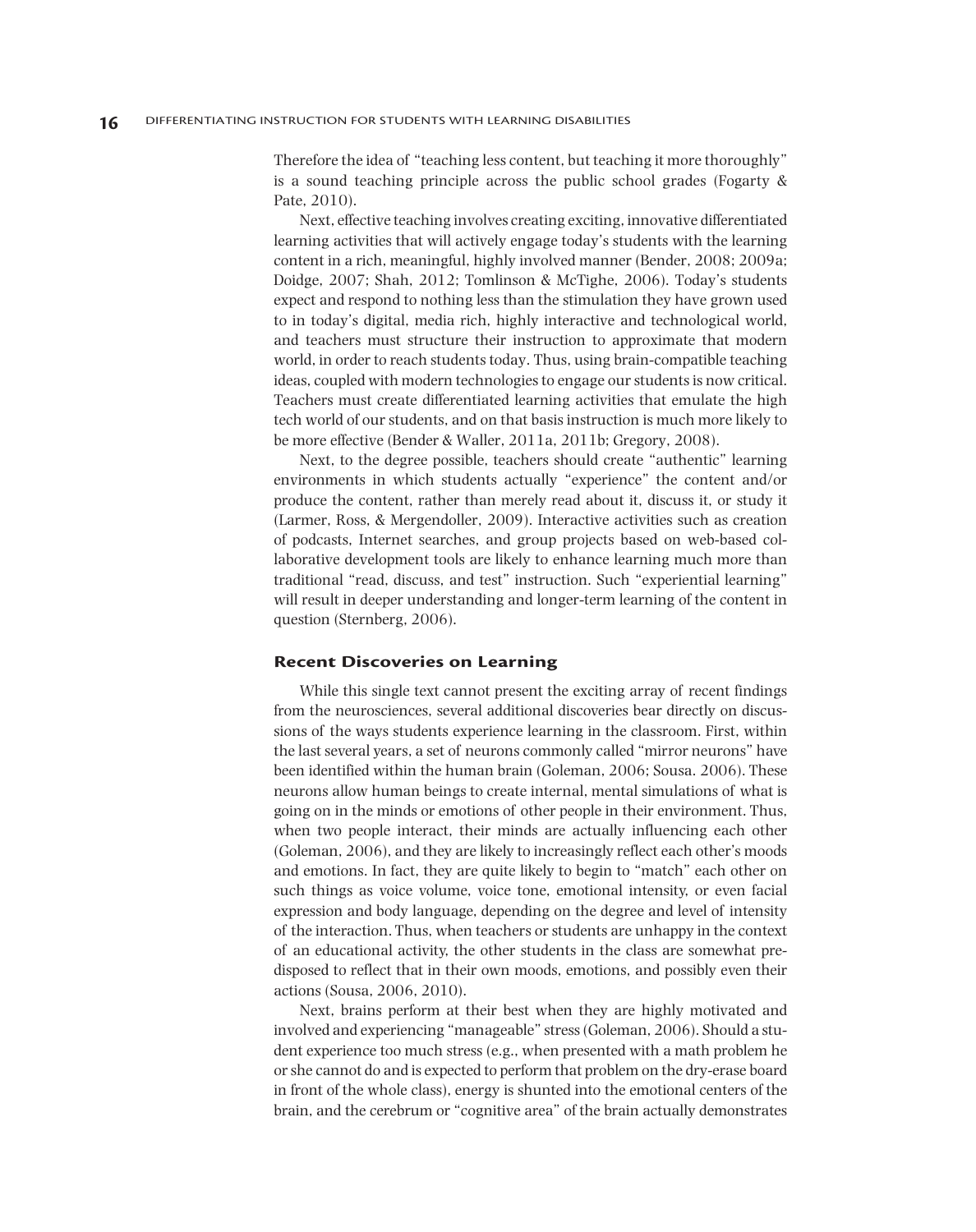reduced brain activity. Thus, higher order thinking—which takes place in the cerebrum—decreases when students are overstressed in the classroom.

 With these neuroscience concepts in mind, it is easy to understand why some instructional environments don't work for many students, including many students with learning disabilities. Students with learning disabilities and other learning problems are more likely to be stressed in the classroom environment and may therefore engage less with the academic content. Taken together, what these findings suggest is that if students do not experience their learning as a warm, positive environment that challenges them at an appropriate level—a level of task which, while challenging, is at least within the realm of the possible for them—those students will actually become less capable of learning as the brain activity in the cerebrum decreases. Thus, every teacher is obligated to ask, "How do all of my students—particularly students with learning disabilities or other learning challenges—experience learning in the context of my classroom?"

### **Specific Instructional Guidelines for Struggling Students**

 In addition to these issues raised by the neurosciences, other researchers have suggested that the research on brain-compatible instruction has developed to a point where specific teaching suggestions can be made. On the basis of this research, teachers across the nation have begun to restructure their classroom practices based on these guidelines (Moran et al., 2006; Sousa. 2001, 2010). Although various authors make different recommendations, the 10 tactics for a brain-compatible instruction classroom, presented in Teaching Tip 1.2, represent the accumulated thought in this area (Bender, 2008; Moran et al., 2006: Shah, 2012; Sousa, 2010; Sousa & Tomlinson, 2011; Sternberg, 2006).



## **Teaching Tip 1.2**

## **10 Tactics for Brain-Compatible Teaching**

- 1. Create a Safe and Comfortable Environment
- 2. Use Comfortable Furniture, Lighting, Ambiance
- 3. Offer Water and Fruits Where Possible
- 4. Encourage Frequent Student Responses
- 5. Teach Using Bodily Movements to Represent Content
- 6. Teach With Strong Visual Stimuli
- 7. Use Chants, Rhythms, and Music
- 8. Offer Appropriate Wait Time
- 9. Offer Student Choices
- 10. Foster Social Networking Around Learning Content

 From *Differentiating Instruction for Students With Learning Disabilities: Best Teaching Practices for General and Special Educators,* Second Edition, by William N. Bender. Thousand Oaks, CA: Corwin, 2008. Used with permission.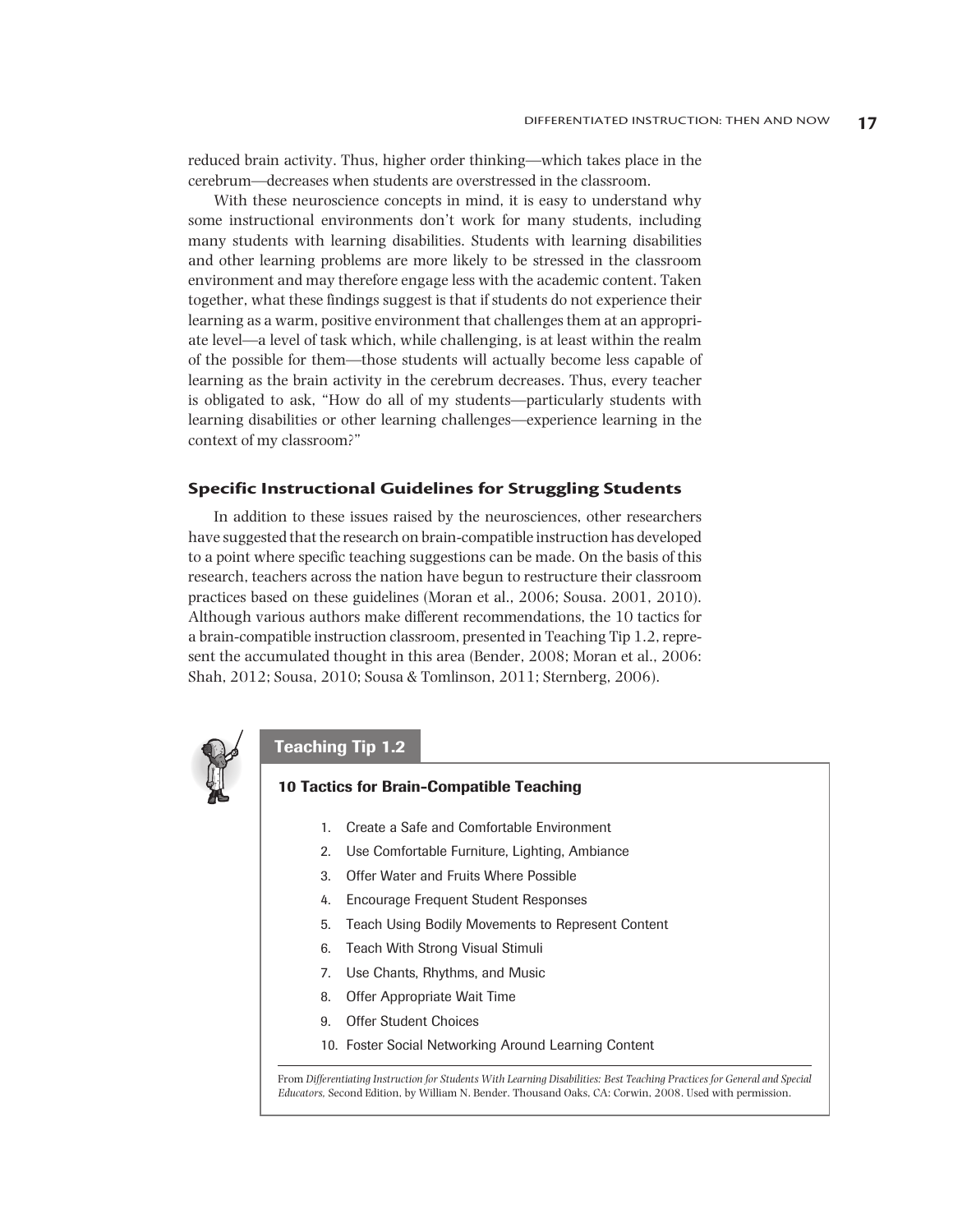#### **18** DIFFERENTIATING INSTRUCTION FOR STUDENTS WITH LEARNING DISABILITIES

*Create a Safe, Comfortable Environment.* Research on learning has demonstrated that the brain serves as a filter on several levels. First, the brain selectively focuses on sounds, sights, and other stimuli that threaten our safety, often to the exclusion of other stimuli. A second priority is information resulting in emotional responses, and only as a last priority does the brain process information for new nonthreatening learning tasks (Sousa. 2001). Thus, based on this filtering or prioritizing brain function, several implications for the classroom come to mind. Clearly, students must not be distracted by a sense of danger in their learning environment: They must feel safe and comfortable in order to be prepared to focus on new material (i.e., the school curriculum) that, by its very nature, is usually not threatening. For students who come from violent homes or communities, who may be picked on at school, or who may frequently feel punished by the school environment, learning new material will be almost impossible. However, physical safety is not enough; for students to feel comfortable, students must feel emotionally secure. Thus, a positive personal relationship with the teacher is paramount. Only in the context of such a comfortable, caring relationship will students with learning disabilities turn their attention to mastering new tasks.

 Of course, this holds serious implications for students with learning disabilities because some students may suffer from a sense of frustration in certain classrooms. Students with disabilities may even experience some school classes as "hostile terrain" in which they are frequently punished by either their continuing failure in learning tasks or by the teacher. Clearly, this classroom environment will not support strong academic success for those students.

*Use Comfortable Furniture and Lighting.* As a part of structuring a comfortable learning environment, many teachers bring "house furniture" into the classroom and set up reading areas with a sofa and perhaps several comfortable chairs. Lamps are also used in brain-compatible classrooms for more "homelike" lighting, and some research has suggested that lighting closer to the red end of the light spectrum functions like a "wake-up" call for the brain.

 A moment's reflection on the hardness of the wooden desks in most of our nation's classrooms—desks where students must sit for up to five hours each day—makes this a critical concern for many teachers. How would any adult like to sit at those wooden desks for five or six hours each day for an entire year? A different type of furniture can make our classrooms more user-friendly and facilitate learning.

*Offer Water and Fruits If Possible.* Research has shown that the brain requires certain fuels—oxygen, glucose, and water—to perform at peak efficiency (Sousa, 2001, p. 20). Up to one fourth of the blood pumped in our bodies with each heartbeat is headed for the brain and central nervous system, and water is critical for even blood flow. Furthermore, water is essential for the movement of neuron signals through the brain (Sousa, 2006). Finally, we now know that fruits are an excellent source of glucose for the brain, and research has shown that eating a moderate amount of fruit can boost performance and accuracy of word memory (Sousa, 2001, 2006). Thus, in brain-compatible classrooms, individual water bottles are usually present on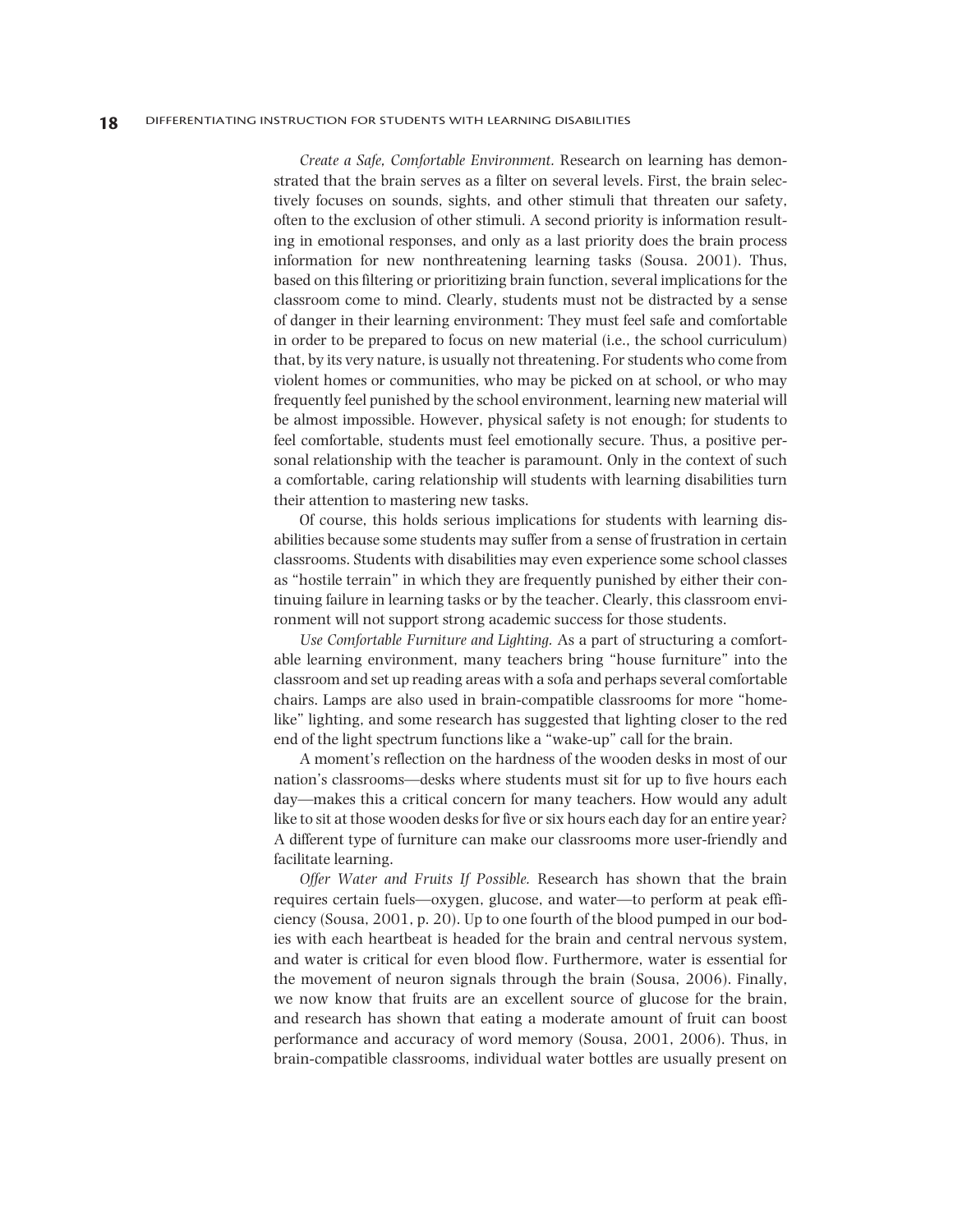the desks for students to take a sip whenever they need to: water is not a oncean-hour privilege in the brain-compatible class. Also, many teachers offer light fruits as snacks.

*Encourage Frequent Student Responses.* Students will learn much more when work output is regularly expected from them because students are generally much more engaged in the process of learning when they must produce a product of some type. In fact, students with learning challenges need more practice with newly learned concepts than do other students (Shah, 2012), and this usually means that students should produce more. Note once again the differentiated instructional emphasis on the products of learning. Students must be required to do assignments, either in the form of projects, class work, or homework on any new material that is presented. The frequency of work expected from the students will be a major determinant of how much information students retain. However, the required work output doesn't have to be an entire page of problems—more frequent output of only a few problems each time will be much more useful in the learning process for students with learning disabilities (Sousa, 2001, 2006). More frequent, shorter assignments also give the teacher additional opportunities to check the students' understanding of the concepts covered.

*Teach With Bodily Movements to Represent Content.*  Have you ever wondered why motor skills such as swimming seem to be retained for life, even without routine practice, whereas use of a foreign language quickly atrophies if it is not practiced? Recent brain research has shown that motor skills represent a deeper form of learning than merely cerebral learning, which is why movement is now recommended as a highly effective

teaching tool (Sousa, 2010). Motor skills, once learned, are remembered much longer than cognitive skills that do not involve a motor response, and this suggests that, whenever possible, teachers should pair factual memory tasks with physical movements.

 The emerging research on the human brain has addressed this question concerning motor learning versus higher order cognitive learning, and two findings have emerged (see Bender, 2008). First, learning of motor skills takes place in a different area within the brain—the cerebellum, which involves a more basic level of thought than thought in the cerebrum, such as the learning of languages. Secondly, the brain considers motor skills more essential to survival. Because our ancient ancestors often had to run away from predators or, alternatively, had to hunt for their own food in order to survive, motor learning, which generally takes place in the cerebellum, has been prioritized by the brain as a survival skill. Thus, cognitive facts that are frequently paired with motor movements are learned in a deeper way and typically retained longer. In contrast, language or reading skills such as interpreting the shape of the letters in a word takes place in the cerebrum, and is generally interpreted by our brains as a lower priority than movement and other survival skills. Even in the upper grades, various memory tasks can be represented by physical movement,

Recent brain research has shown that motor skills represent a deeper form of learning than merely cerebral learning, which is why movement is now recommended as a highly effective teaching tool.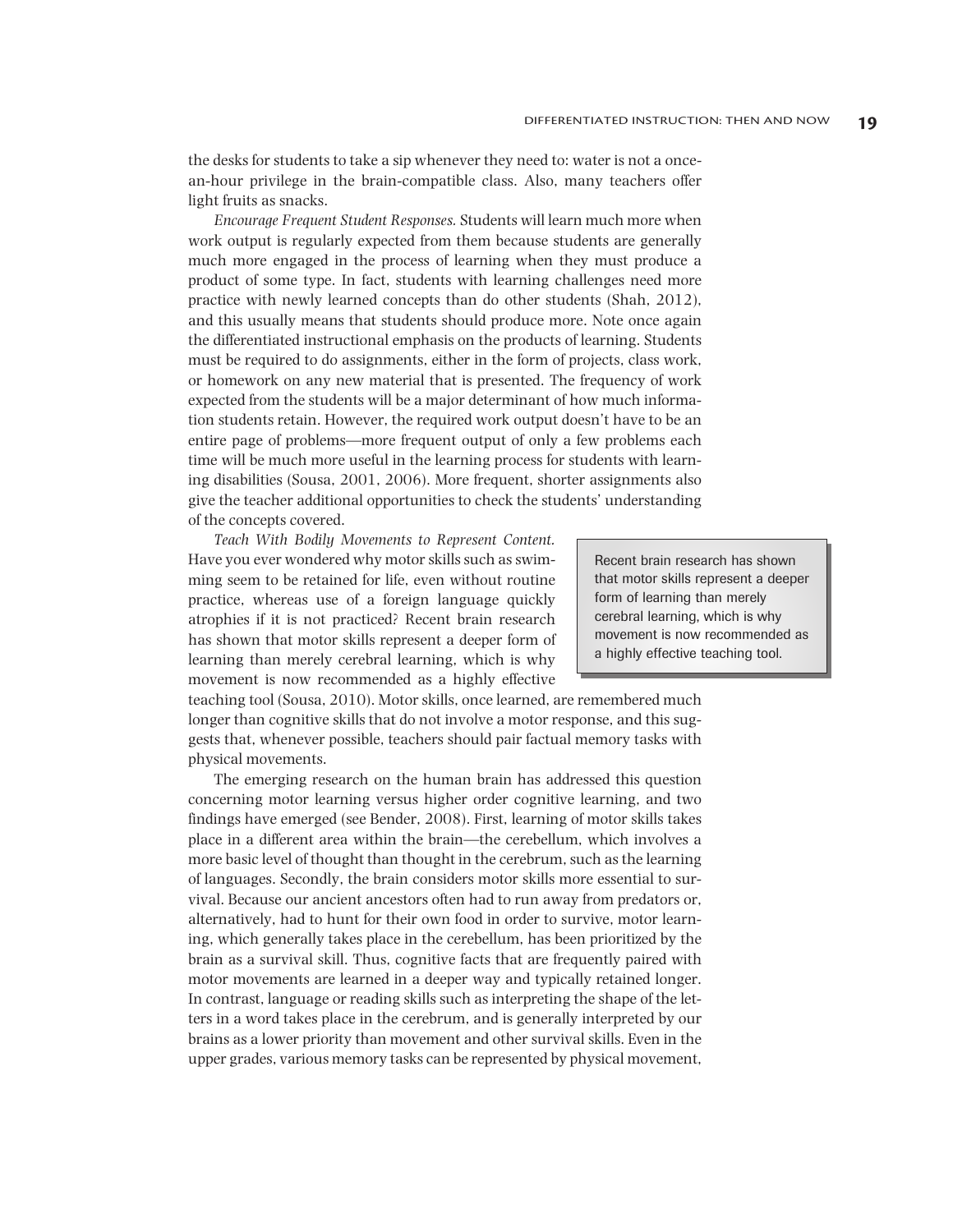and this will greatly enhance retention for students with learning disabilities as well as most other students (Sousa, 2010).

 An example of a movement technique for learning the location of the continents is presented in Teaching Tip 1.3. Note how this movement associates specific bodily orientation with locations of the continents on a world map. This use of movement to teach content is appropriate across the grade levels, and involves a change in the process of learning for students who seem to do better with physical movement as a learning support. The contents of other maps can easily be represented with body parts, as can various other learning tasks (e.g., parts of a business letter or personal letter, or any content in which concepts are graphically related to each other—e.g., parts of a cell).



# **Teaching Tip 1.3**

#### **Teaching With Movement: Locations of the Continents**

Chapman (2000) shared an instructional strategy for middle and upper grades using movement to teach locations of the continents. While facing a map of the world on the wall, the students should be told to imagine their bodies superimposed over that map. In that position, the following movement and chanted lines will facilitate learning the locations of the continents. Note that the body parts focused on by the movements below represent the actual locations of the continents on the map.

| 1.  | Extend the left arm with hand<br>open, pointing away from the body                                                                                                        | Say "This is North America, where we<br>live."    |
|-----|---------------------------------------------------------------------------------------------------------------------------------------------------------------------------|---------------------------------------------------|
| 2.  | Move right fist to touch forehead.                                                                                                                                        | Say "This is Europe."                             |
| 3.  | Stick right hand out, palm up, and<br>touch that with the left fist.                                                                                                      | Say "This is Asia."                               |
| 4.  | Put both hands on hips.                                                                                                                                                   | Say "This is the equator."                        |
| 5.  | Put hands together over one's<br>belt, making a diamond ( <i>i.e.</i> ,<br>thumbs up and touching each<br>other, and index fingers pointing<br>down touching each other). | Say "This is Africa."                             |
| 6.  | Move the thumbs together (while<br>holding the position above).                                                                                                           | Say "Part of Africa is above the<br>equator."     |
| 7.  | Move index fingers (while holding<br>the position above).                                                                                                                 | Say "Part of Africa is below the<br>equator."     |
| 8.  | Stick out left leg.                                                                                                                                                       | Say "This is South America."                      |
| 9.  | Stick out right leg.                                                                                                                                                      | Say "This is Australia."                          |
| 10. | Bend over and point to the floor.                                                                                                                                         | Say "This is Antarctica. It's cold down<br>there! |
|     |                                                                                                                                                                           |                                                   |

Adapted from Chapman, C. (2000). "Brain Compatible Instruction." A paper presented on a nationwide tele-satellite workshop. *Tactics for Brain Compatible Instruction,* the Teacher's Workshop. Bishop, GA.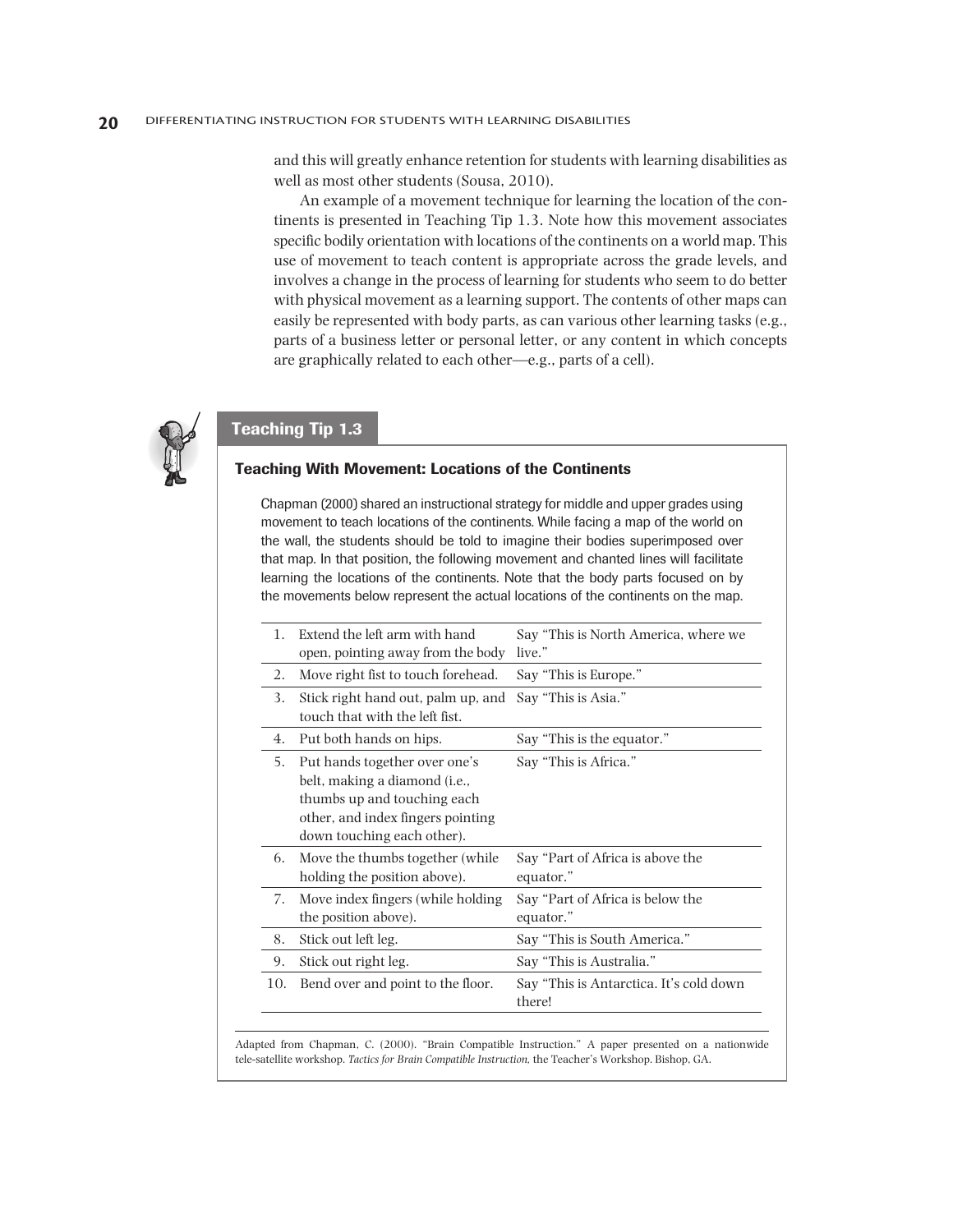*Teach With Strong Visual Stimuli.* Although teachers have known that visual stimuli often enhance learning, this commonsense insight has been confirmed by the brain-compatible instructional literature (Sousa, 2006). There is evidence that boys, in particular, respond more positively to strong, colorenhanced visual stimuli and that boys' brains and visual receptors may be more attuned to moving stimuli than young girls' (King & Gurian, 2006). Therefore, teachers should use color enhancements, size, and shape enhancements in developing lesson materials posted in the classroom because the human brain and central nervous system are specifically attuned to seek out novelty and differences in stimuli (Sousa, 2001, 2006). Thus, highlighting the topic sentence of the paragraph in a different color for students with learning disabilities can be of benefit for them in describing the topic of the paragraph. Likewise, using different colors for different parts of speech (red for nouns, blue for verb, green for adjectives, etc.) can facilitate learning. Also, if possible, teachers should use moving stimuli such as video examples to illustrate academic content.

 However, to make color an effective learning tool, the teacher and the student (or the class) should specifically discuss why certain aspects of the material are colored differently and the importance of those colored items. Many computer-driven instructional programs are making use of this technique today and include color highlights or size variations to teach syllabication and other reading skills. Again, this represents a modification of the learning processes for students with various learning challenges.

*Use Chanting, Rhymes, and Music.* Because music and rhythms are processed in a different area of the brain from language, pairing facts to be learned to a musical melody, or a rhythmic chant, can enhance learning (Tate, 2005). Most adults, on reflection, can remember the song that was frequently used to memorize the ABCs—the tune to *Twinkle*, *Twinkle Little Star*—and many students used that same song for other memory tasks in the higher grades—the periodic table or division math facts. Again, teachers have used this insight for a number of decades, but the emerging research on the human brain has documented the basis for enhanced learning when music and rhythms are used to enhance memory for the academic content (see Tate, 2005).

*Assure Appropriate Wait Time.* Students have learned that teachers will often call on the first one or two students who raise their hand after the teacher has asked a question in class. Thus, all that students with learning disabilities have to do is remain "invisible" for a few seconds (i.e., not raise their hand and not look toward the teacher), and the teacher will usually call on someone else. On average, teachers will wait only one or two seconds before calling on someone for an answer, and this period of time between the question and when an answer is called for is defined as "wait time" (Sousa. 2001).

 However, students process information at different rates, and the brain research has demonstrated the importance of waiting for a few seconds (perhaps seven to 10 seconds) after asking a question prior to calling on someone for the answer. This increased wait time gives students who process information more slowly and deliberately a period of time to consider their answer and, it is hoped, raise their hand to volunteer a response to the teacher's question. For this reason, adequate wait time can be a critical component of learning for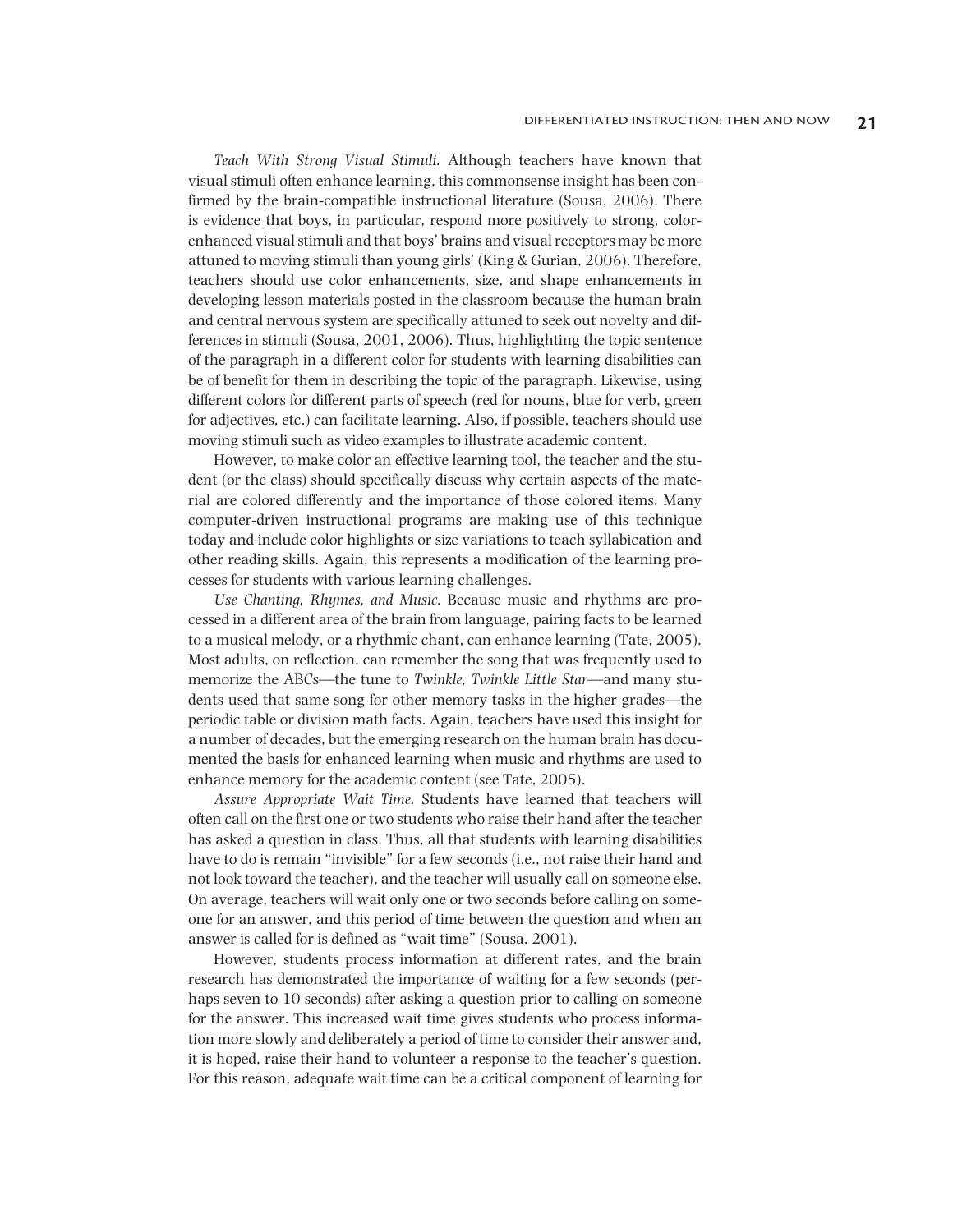students with learning disabilities, many of whom do process information more slowly than others in the class.

*Offer Student Choices:* Various educators today emphasize the importance of student choice in the activities they undertake (Larmer, Ross, & Mergendoller, 2009). In short, if teachers want their students to make reasonable and informed choices when they are not in the context of the school, teachers must offer choices within the classroom, and coach students in making informed choices. Such choices may involve the options for demonstrating competence or understanding a set of facts or other choices among assignments on a particular topic, and in a highly differentiated classroom, students will be offered many choices and are likely to use their own understanding of their learning styles and preferences to make such choices.

*Use Social Networking for Learning.* It has often been noted by veteran teachers that having students explain new information to other students can enhance learning, and the emerging research on the human brain has once again supported this instructional procedure. Further, the frequency with which most students today participate in social networking indicates a general preference for social learning opportunities within the classroom (Rushkoff & Dretzin, 2010). Teachers should get in the habit of presenting some information in shorter time frames and then let students discuss that information together, thus enhancing the opportunity for social networking on the academic content. In fact, the brain research suggests presenting new information at the beginning of the period for between 10 and 20 minutes (Sousa, 2001), and then pausing to ask students to reflect together on the new information.

 Further, students are demonstrating by their own actions that they enjoy learning in the context of a social environment. Most students today engage in social networking using Facebook and other such platforms for many hours each week, and, on average, teenagers in 2012 text approximately 3,000 times per month, or over 100 times daily (Bender & Waller, 2011a; List & Bryant, 2010; Rushkoff & Dretzin, 2010). As more student choice is offered in the classroom, students are quite likely to choose social networking as one basis for learning, and this represents an option for providing differentiated activities that could not have been foreseen previously. The use of social networking for instruction using modern communications technologies is discussed in more detail in Chapter 3.

## **Efficacy of Differentiated Instruction**

 With all of the emphasis now placed on brain-compatible, highly differentiated instruction, it may come as a surprise that the research supportive of differentiated instruction is still somewhat limited. To date, there has been no systematic empirical research on differentiated instruction and its potential impact on student achievement. In an educational world of "show me the data," this lack of empirical research for differentiated instruction is somewhat surprising. In particular, more than a decade of time has now passed since differentiated instruction was introduced in 1999 (Tomlinson, 1999), and one may well ask, where is the supportive research?

 In response, there is a growing body of evidence, much of which is anecdotal, that is suggestive of the positive impact of differentiated instruction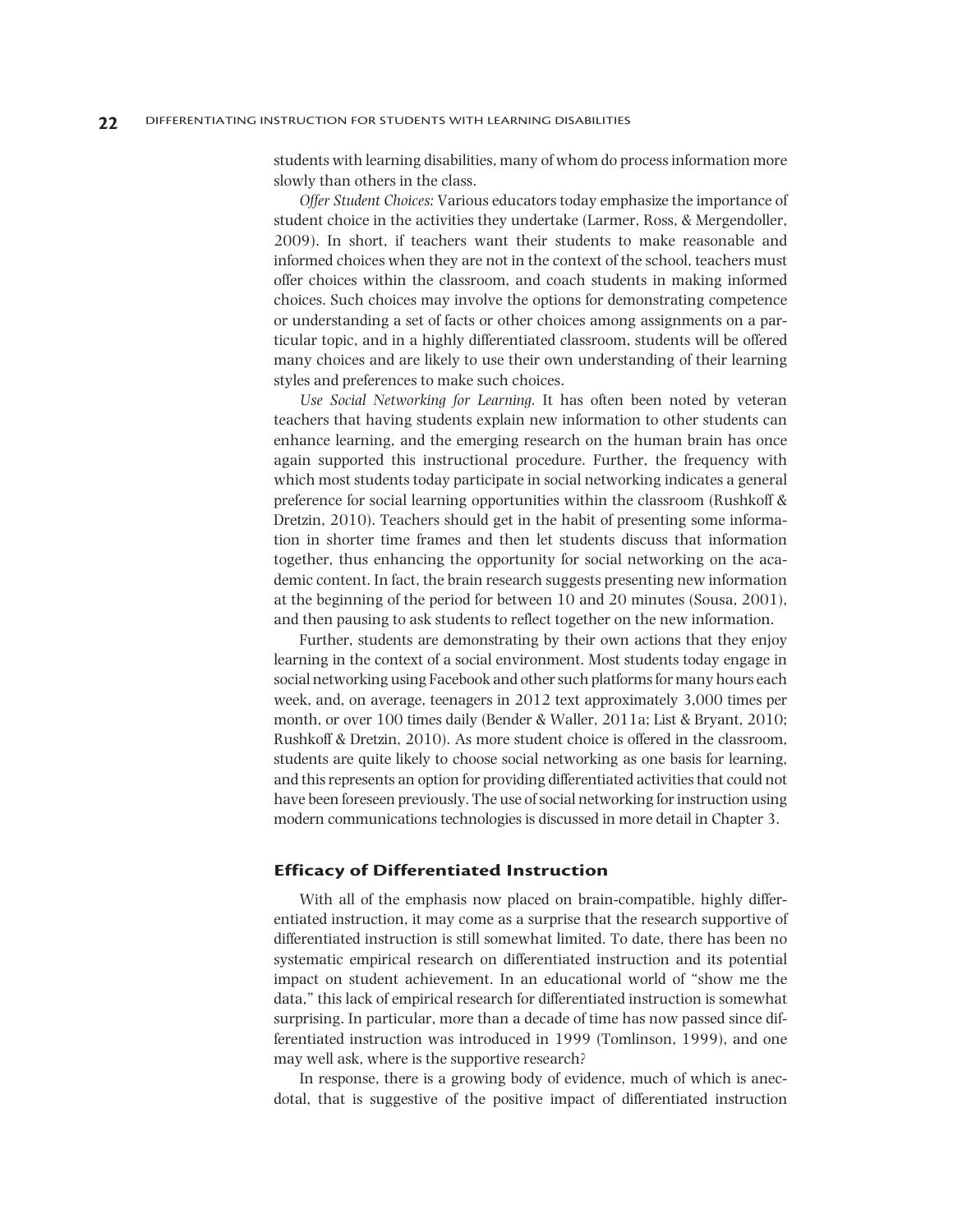(King & Gurian, 2006; Tomlinson et al., 2008). This limited research does suggest the positive impact of differentiated instruction coupled with increased brain-compatible instructional activities on student achievement (Caine & Caine, 2006; Doidge, 2007; King & Gurian, 2006; Lee, Wehmeyer, Soukup, & Palmer, 2010; Merzenich, 2001;

There is a growing body of anecdotal evidence that is suggestive of the positive impact of differentiated instruction.

Merzenich et al., 1999; Tate, 2005; Tomlinson, 2010; Tomlinson et al., 2008; Silver & Perini, 2010b; Sousa, 2005, 2009, 2010; Sternberg, 2006).

 As one example, Tomlinson and her coauthors (2008) presented evidence of academic improvement in two schools as a result of implementation of differentiated instructional practices. Conway Elementary School and Colchester High School were described as two ordinary schools in different districts of the United States, though student performance at Colchester High was somewhat weaker than achievement at Conway Elementary, prior to the initiation of differentiated instruction (Tomlinson et al., 2008). Results are presented in terms of percentages of students demonstrating advanced or proficient scores on normative assessments for several years prior to the implementation of differentiated instruction and for several years after implementation.

 Data at Conway Elementary School indicated that decidedly more students are achieving proficiency and/or testing at the advanced level after a threeyear implementation of differentiated instructional practices. In fact, the data after the first year of implementation, showed a decided increase in student achievement (Tomlinson et al., 2008). All of these data clearly show no substantive change in other schools' achievement during these years, but when Conway Elementary implemented differentiated instruction, student achievement scores jumped as much as 30% in some academic areas.

 Data for Colchester High School include the number of students passing the statewide assessment in reading, writing, and mathematics. Again, these data represent the percentage of students meeting educational goals both before and after differentiated instruction was implemented. These assessment results from Colchester High compare scores in the specific core subjects of reading, writing, and mathematics, and, in every area, students' achievement increased after the school implemented differentiated instruction.

 Other results document the efficacy of brain-compatible teaching tactics within a differentiated instructional paradigm. For example, in a schoolwide implementation study, King and Gurian (2006) described a school in Colorado in which teachers noted a sharp achievement gap—a gap of 21% points on the state reading test—between young males and young females. Males were falling behind females consistently in the reading curriculum, and the faculty became concerned and began to study the matter. They looked into research on brain-based gender differences and concluded that their instructional practices favored the brain-based learning styles of young girls more than the learning styles of young boys. Further, they concluded that the actual reading curriculum in use likewise favored the learning styles and preferences of young girls.

 In particular, when students were presented with an array of reading materials, males and females chose different topics (King & Gurian, 2006). Males chose to read topics with more conflict between characters and very clear role distinctions between heroes and villains. They often chose reading